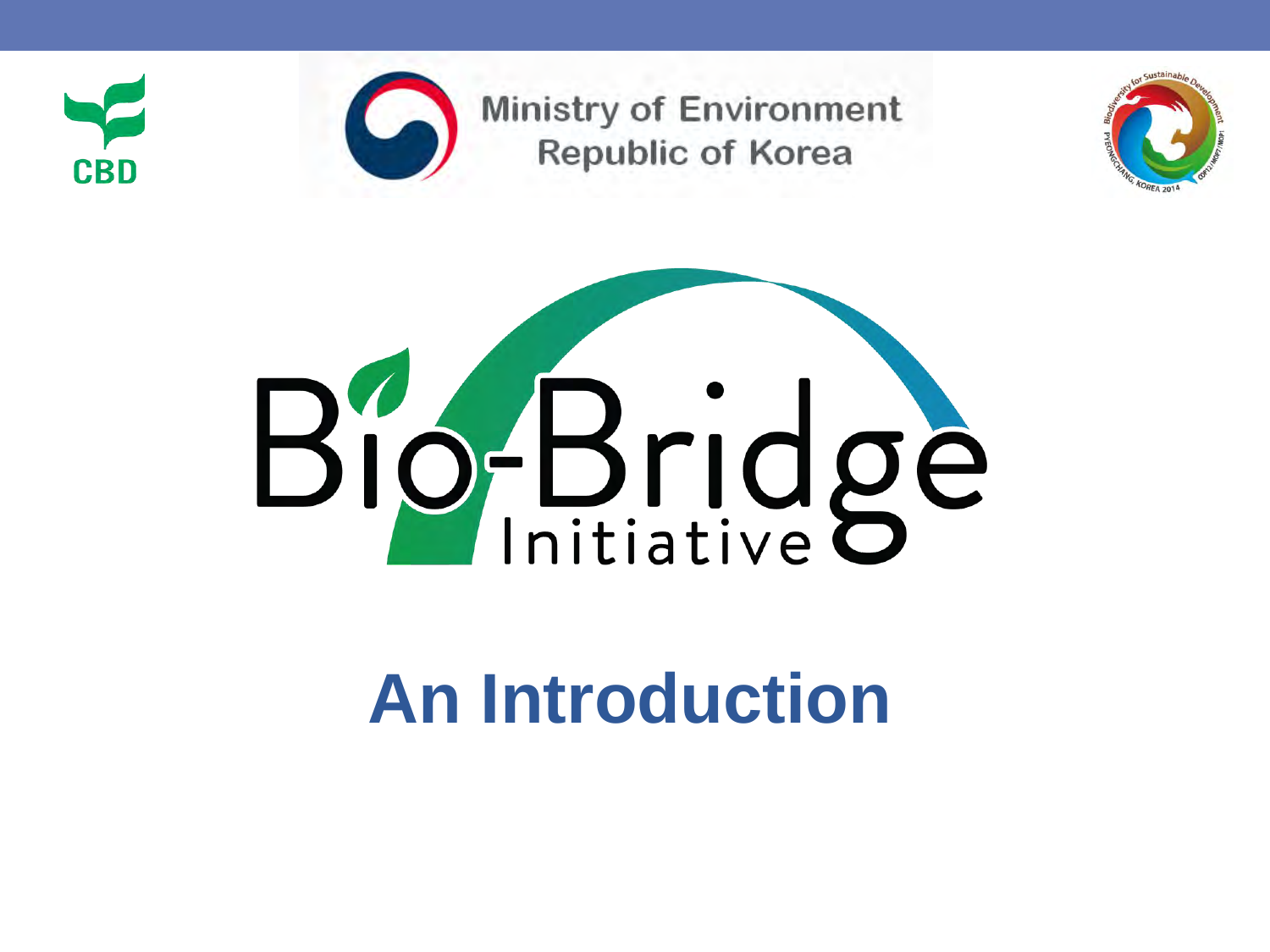# **Background**

- Established by the Government of the Republic of Korea in October 2014 at COP12.
- Purpose:
	- Catalyze and facilitate technical and scientific cooperation and technology transfer among Parties to the Convention and its Protocols.
	- Contribute to implementation of the:
		- *Strategic Plan for Biodiversity 2011-2020* and achievement of the Aichi Biodiversity Targets and of the NBSAPs.
		- *2030 Agenda for Sustainable Development and SDGs*

• Article 18 of the CBD (related Articles 16, 17 & 19); Article 22 & 23 of Nagoya Protocol; Article 22 of Cartagena Protocol.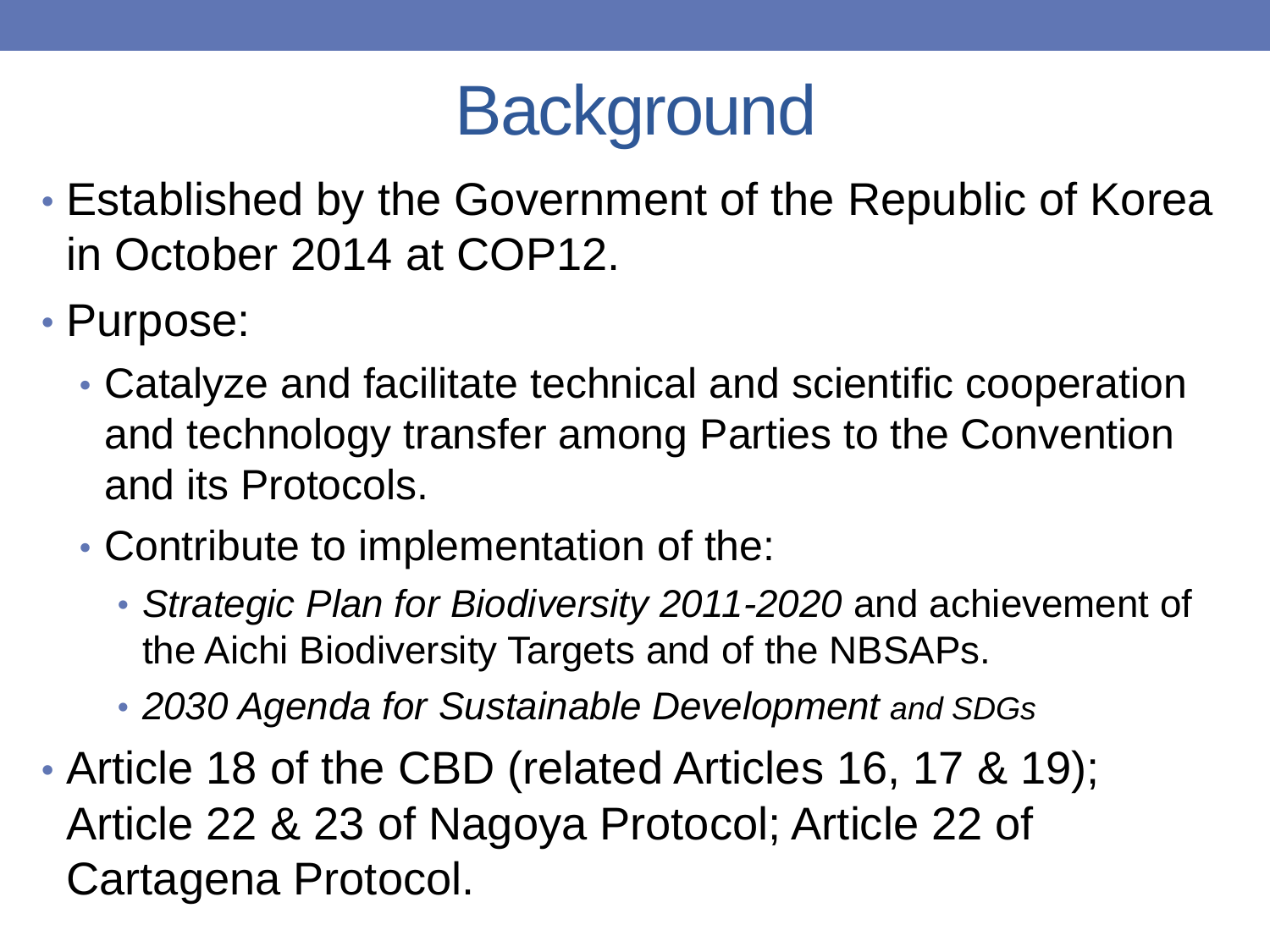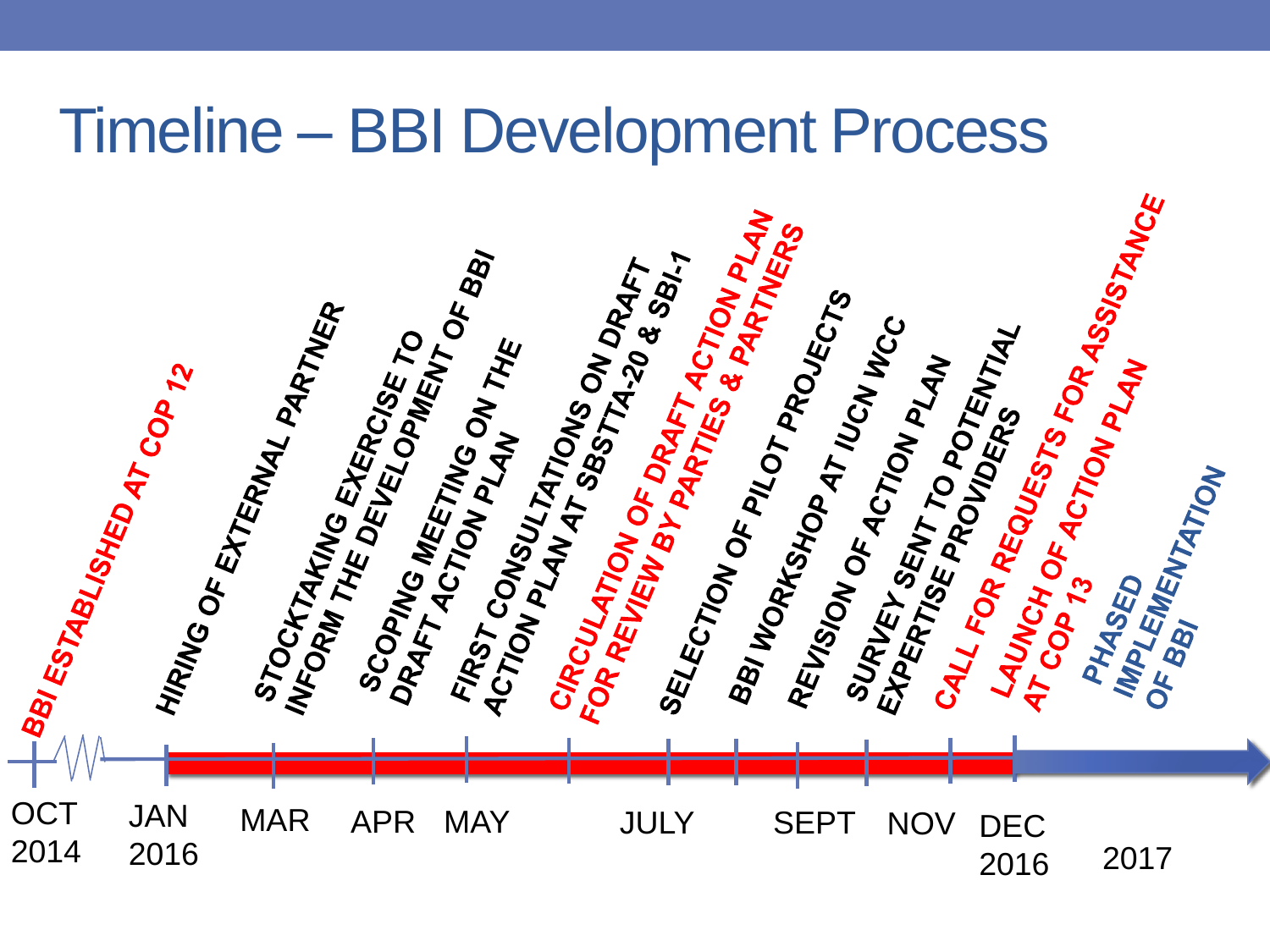

# **Action Plan 2017-2020**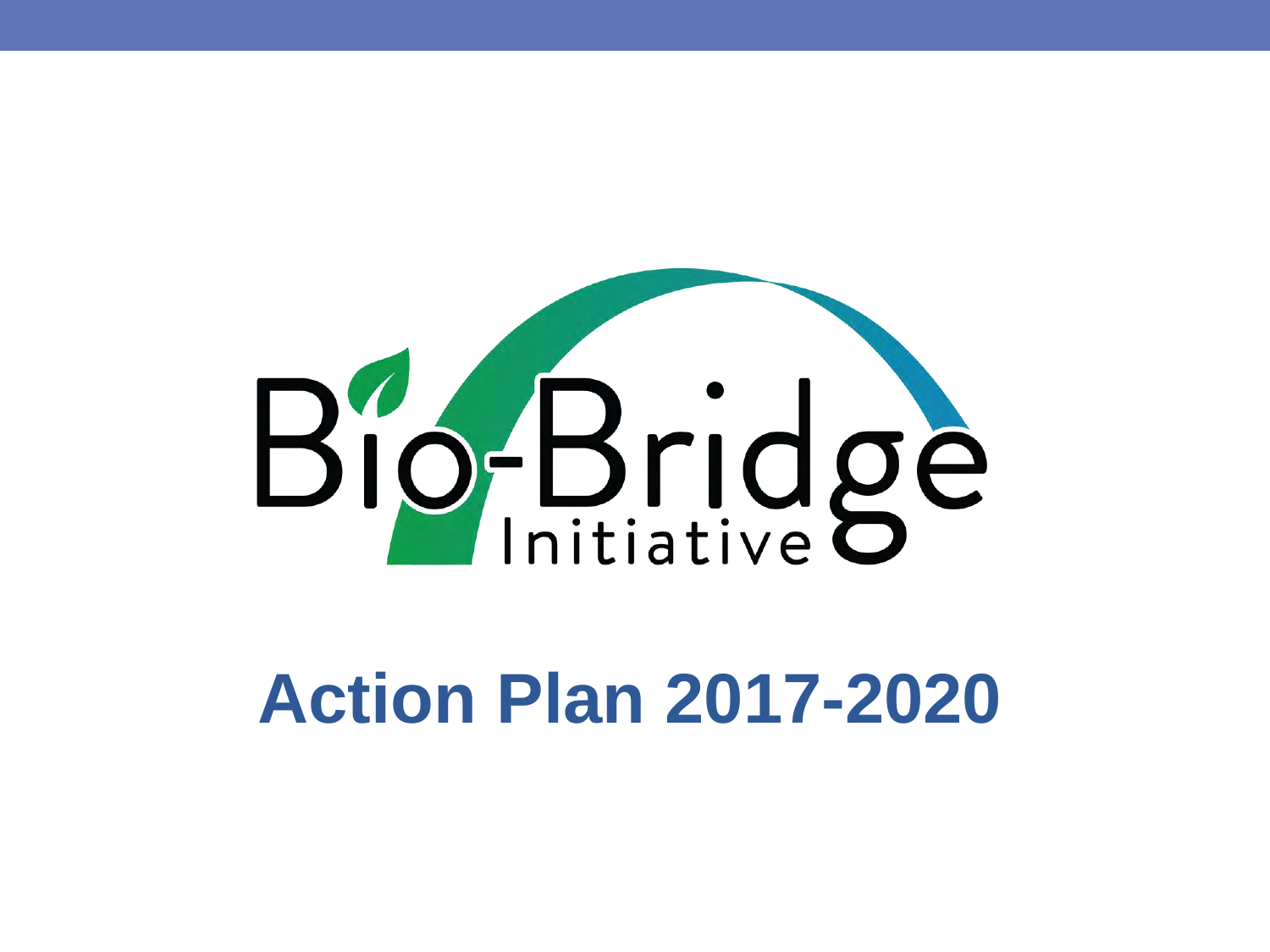### BBI's Vision

*Parties to the Convention on Biological Diversity and to its Protocols are actively cooperating and sharing knowledge, tools, technologies, expertise and other resources through regional and global partnerships and networks to achieve their national biodiversity objectives and targets*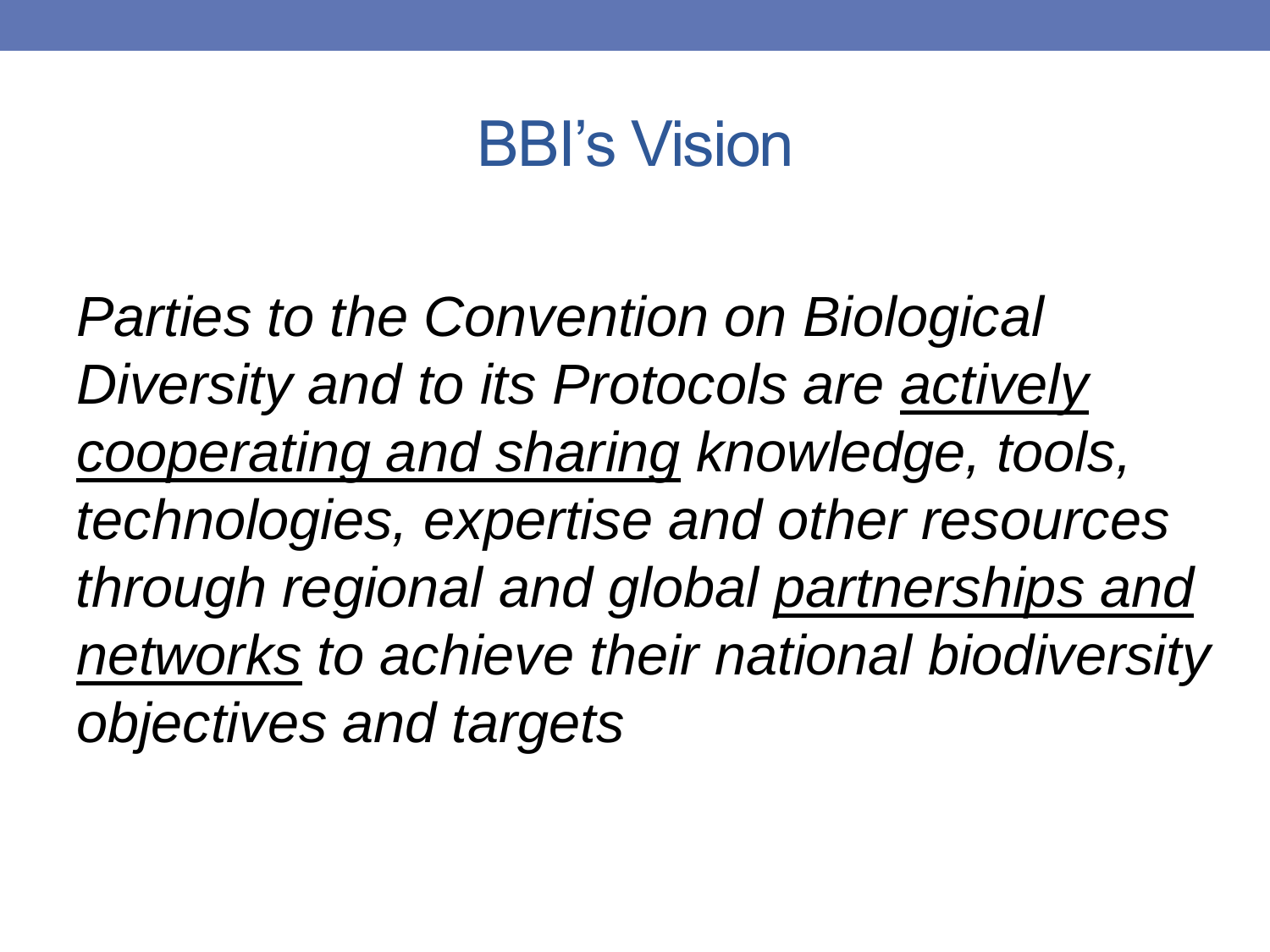### BBI's Mission

*To be an overarching programme fostering and facilitating technical and scientific cooperation among countries and institutions in order to halt the loss of biodiversity and ensure that ecosystems are resilient and continue to provide essential services*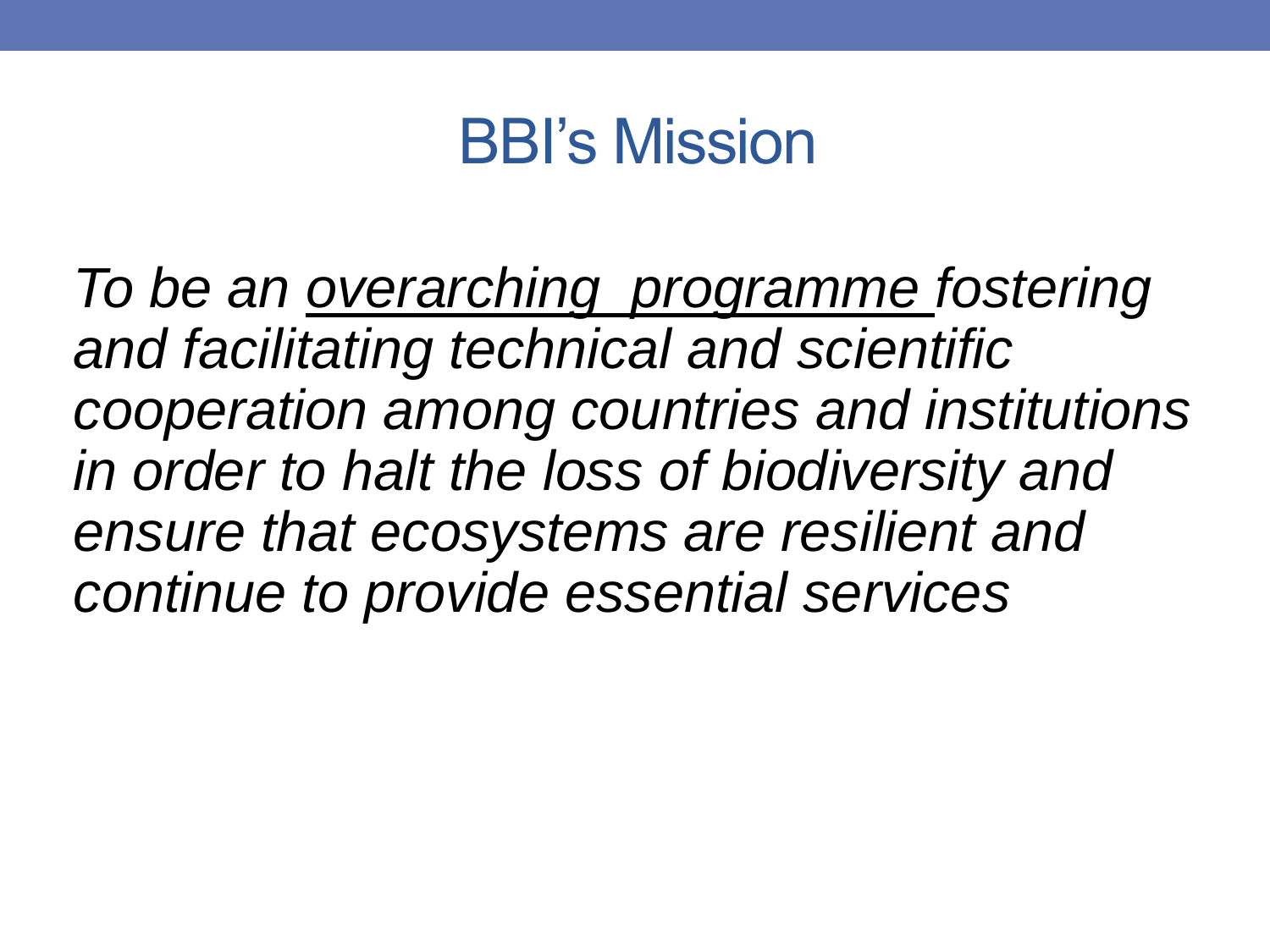# Aim of the Bio-Bridge Initiative

Catalyze and facilitate technical and scientific cooperation in support of implementation of the Convention and its Protocols by:

- linking Parties that have specific technical and scientific needs with institutions that are able to provide technical support and resources to meet those needs; and
- creating a space for countries and institutions to share knowledge, tools, technologies good practices and lessons learned.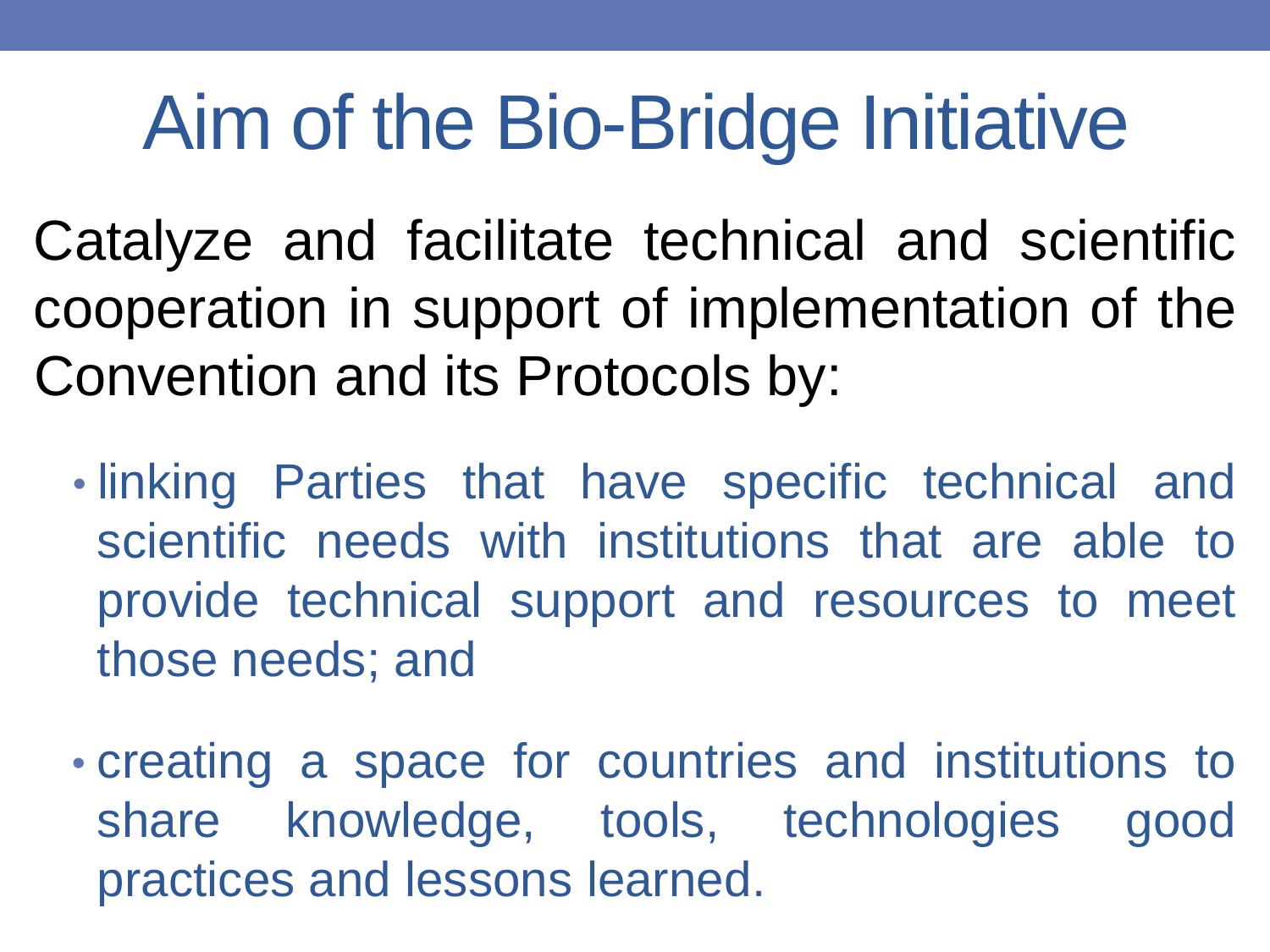# Aim of the Bio-Bridge Initiative

#### **NEEDS**

- Appropriate knowledge, tools, resources to achieve **ABTs**
- · Support for identification & development of TSC opportunities
- · Support for identification & implementation of solutions



**RESPONSES** 

- Foster increased TSC among Parties and institutions
- Technical assistance to develop TSC initiatives
- Matching defined needs with resources and experts from partner networks

**FACILITATING TECHNICAL & SCIENTIFIC COOPERATION AMONG COUNTRIES AND INSTITUTIONS** 

**ONLINE RESOURCES**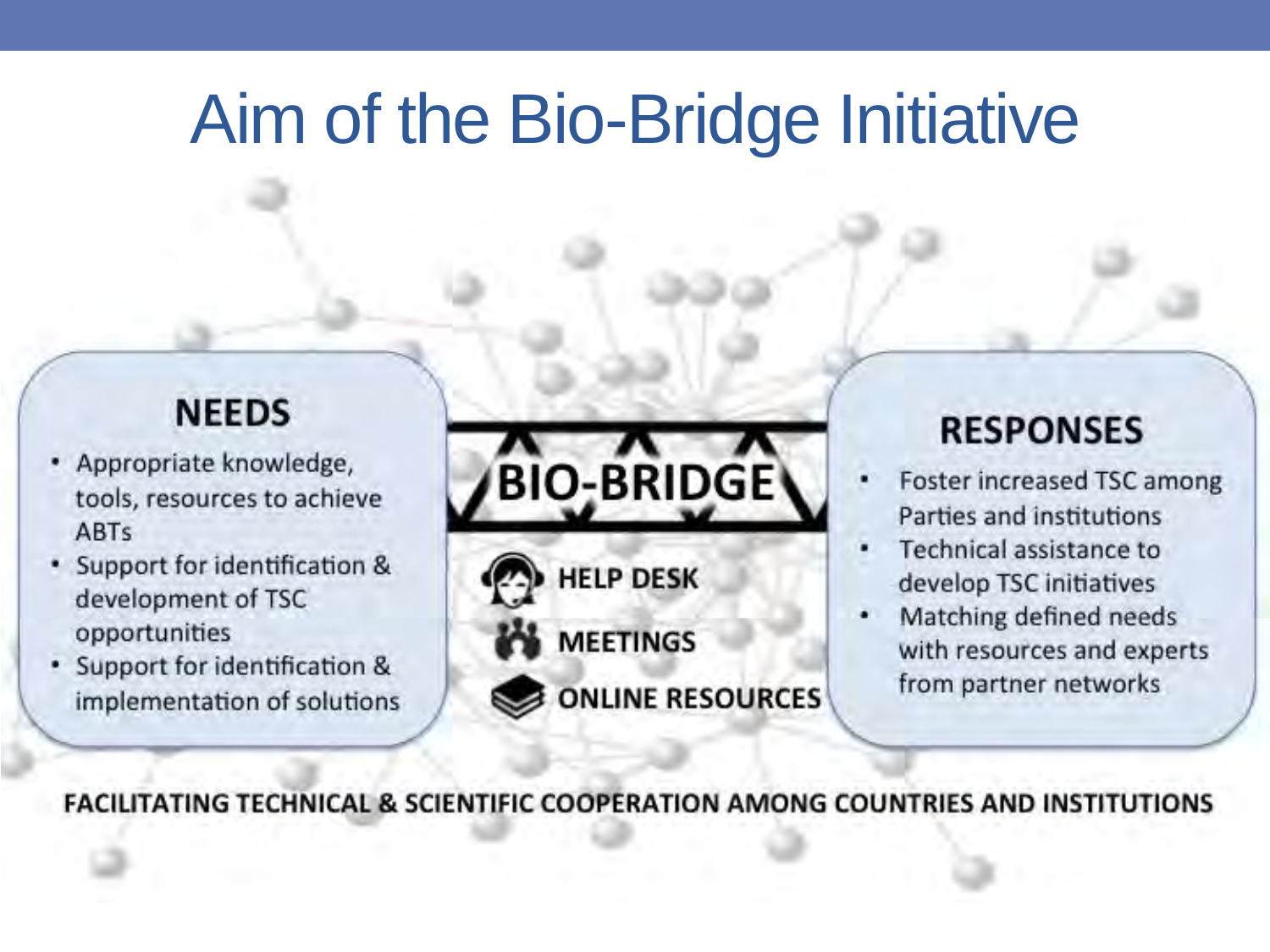## BBI Objectives

*Specific Objectives:* 

•To **foster increased cooperation among Parties**  and institutions to share knowledge, tools and resources

•To provide technical **assistance to Parties and relevant institutions to articulate theirTSC needs**  and identify and develop opportunities for addressing needs through TSC

•To **match articulated Party needs with the available knowledge, tools and resources**  harness expert and institutional networks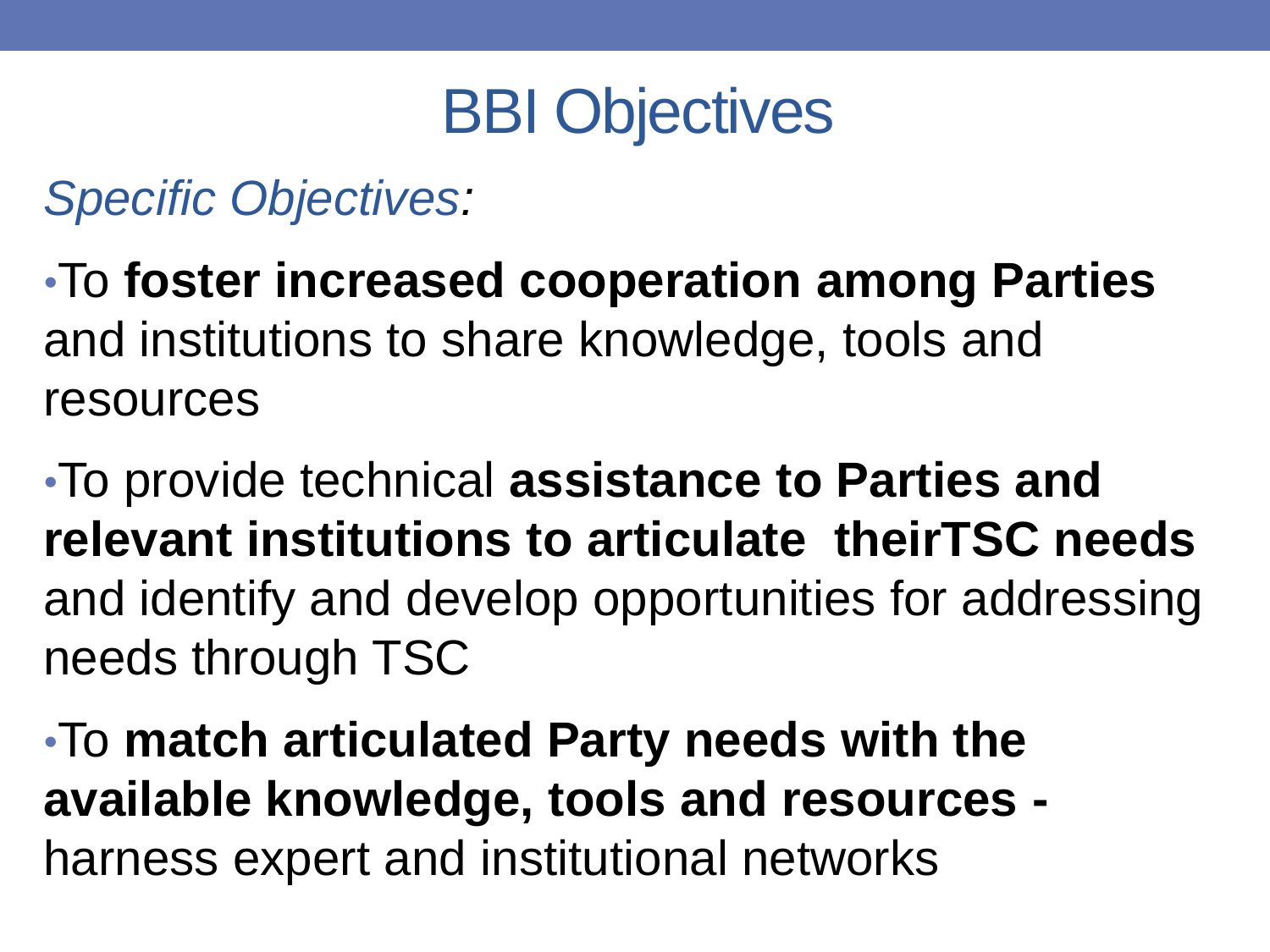### 1. Foster Increased engagement in TSC among Parties and partners

### **ACTIVITIES:**

•Implement a communication and outreach strategy to increase understanding of the value and importance of TSC:

- **Outreach Strategy** to engage all CBD Parties and stakeholders
- **Web strategy** to effectively manage knowledge and facilitate cooperation
- **Mobilize networks of organizations** that will support BBI in the delivery of TSC

•Organize regional roundtables and thematic meetings, to encourage new cooperation

•Provide seed funging for innovative TSC initiatives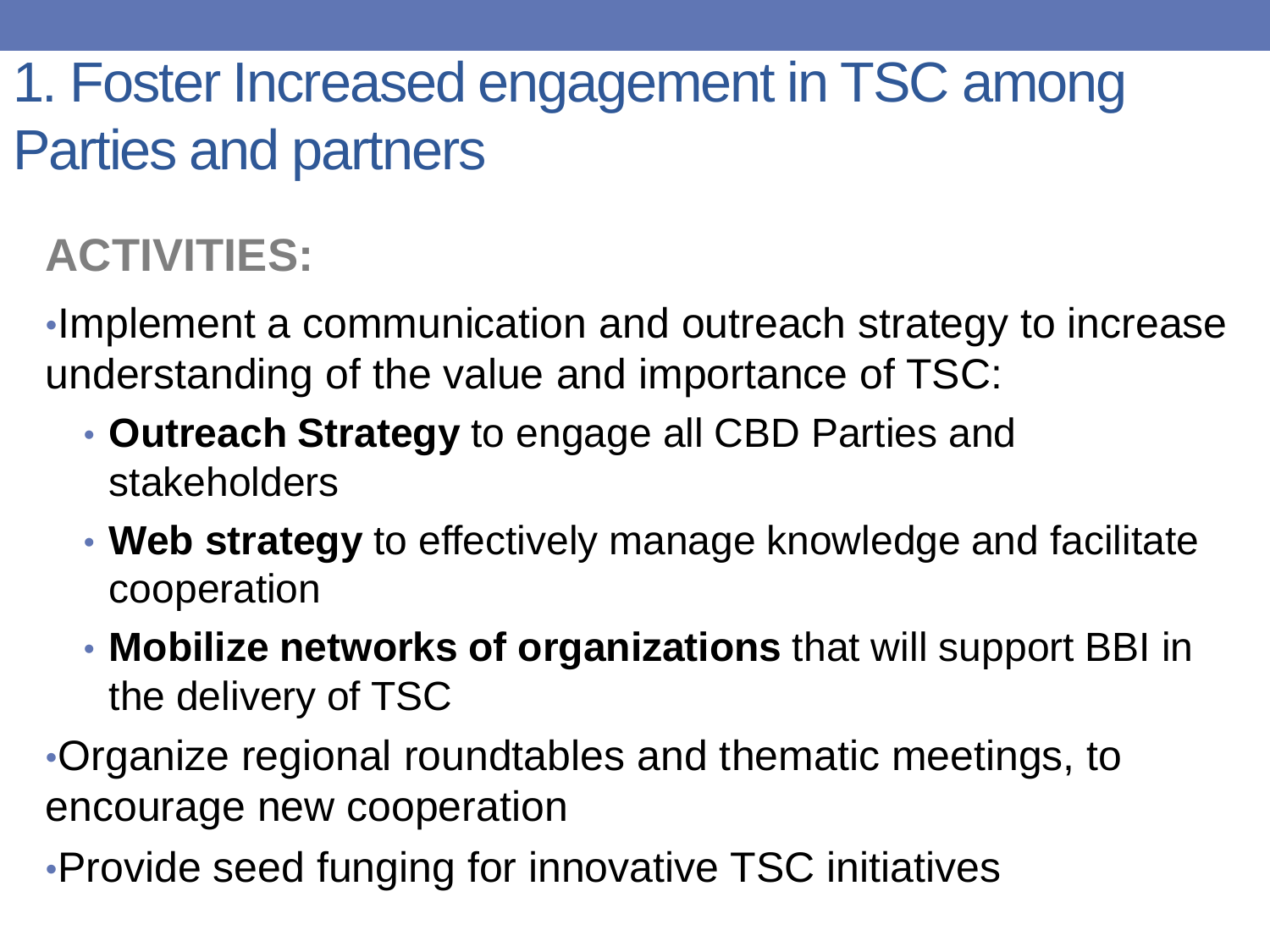### 2. Provide technical assistance for needs articulation through help desk

#### **ACTIVITIES:**

•Establish the **BBI help desk** as a means to support Parties in seeking TSC

•Receive and compile technical assistance needs through a **common form and approach**

•Operationalize the help desk service to **assist Parties with the articulation of needs** and elaboration of requests for assistance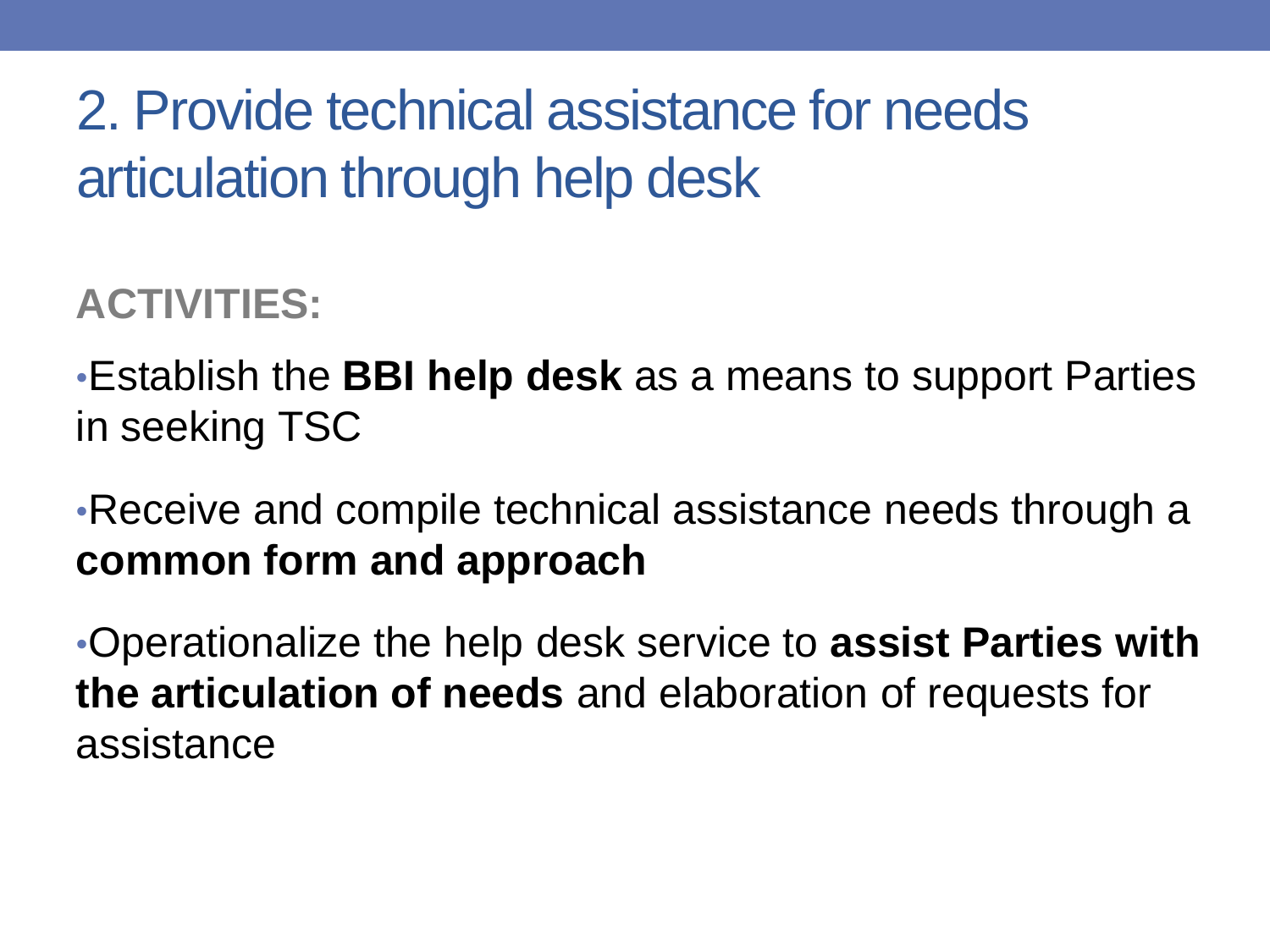3. Match needs with appropriate knowledge, tools, resources through help desk

### **ACTIVITIES:**

•Develop and implement approach to select most **appropriate response** to requests for assistance (set response options)

•Provide a **knowledge base of resources** relevant to TSC

•Develop and implement a **transparent process to support development of 'Response Plans'** for new TSC initiatives (expert-supported project proposals to be delivered through TSC with specific partners)

•Support applications to partner mechanisms engaged in TSC or capacity development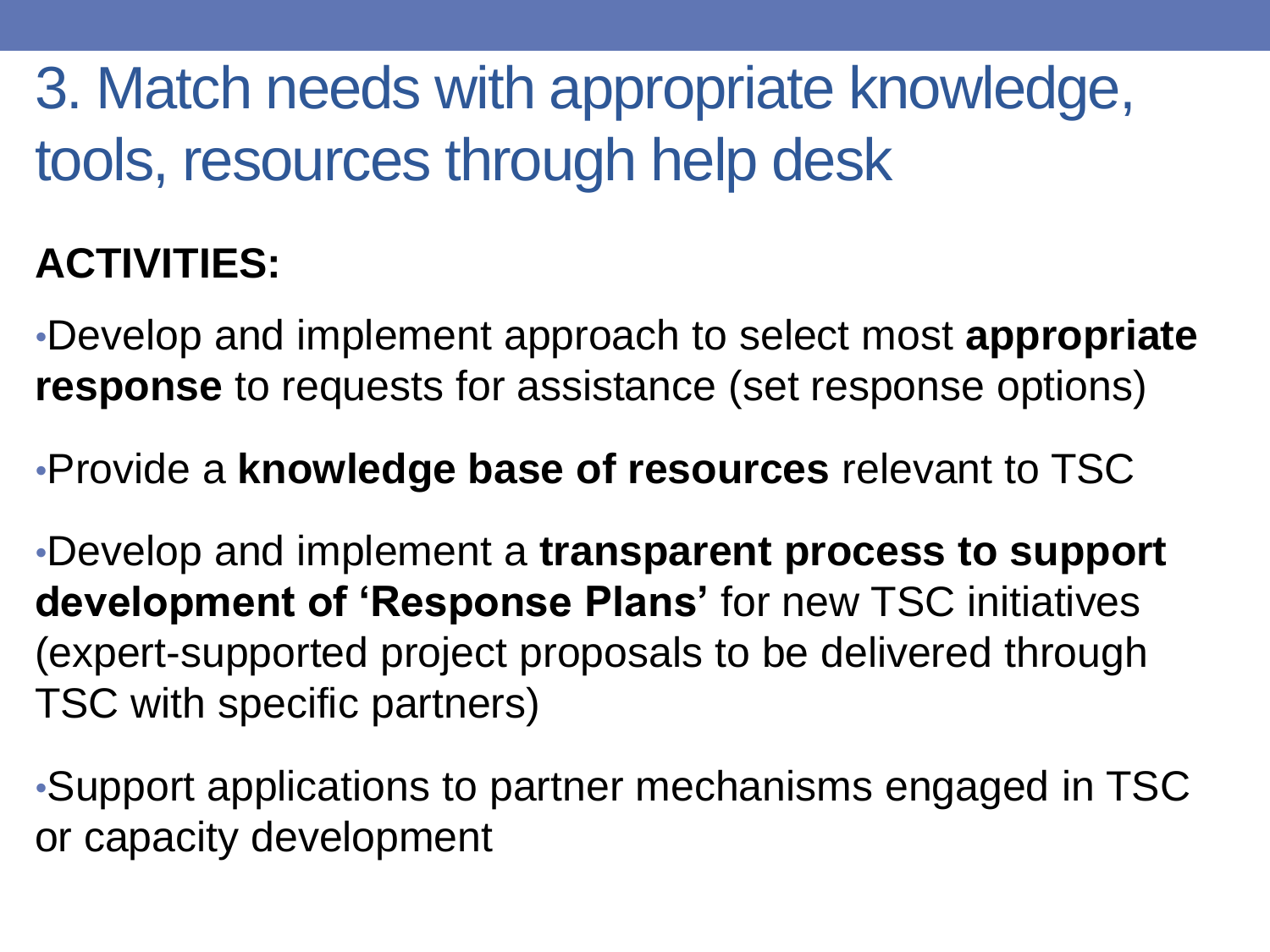# Desired Outcomes

| <b>Objective</b>                                                                  | <b>Outcome</b>                                                                                                                   |
|-----------------------------------------------------------------------------------|----------------------------------------------------------------------------------------------------------------------------------|
| <b>Foster increased</b><br>engagement in TSC<br>among Parties and<br>institutions | Parties will be proactively seeking opportunities and partners<br>for biodiversity-related TSC                                   |
|                                                                                   | Parties and other stakeholders will be proactively offering<br>biodiversity-related solutions to other countries                 |
|                                                                                   | Parties will consult with each other regularly about available<br>solutions to biodiversity challenges                           |
|                                                                                   | • Parties will co-finance TSC projects                                                                                           |
| <b>Provide technical</b><br>assistance for needs<br>articulation                  | Parties and other stakeholders will have facilitated access to<br>$\bullet$<br>technical and scientific assistance and knowledge |
|                                                                                   | Parties will identify and precisely articulate their priority needs                                                              |
| <b>Match needs with</b><br>appropriate<br>knowledge, tools,<br>resources          | Parties will develop robust proposals for TSC initiatives, ready<br>to be funded and implemented                                 |
|                                                                                   | Projects resulting from matchmaking implemented                                                                                  |
|                                                                                   | Partner institutions are actively involved in promoting and<br>implementing TSC                                                  |
|                                                                                   | Online resources and links to other tools, resources and<br>programmes are being used to share and uptake solutions              |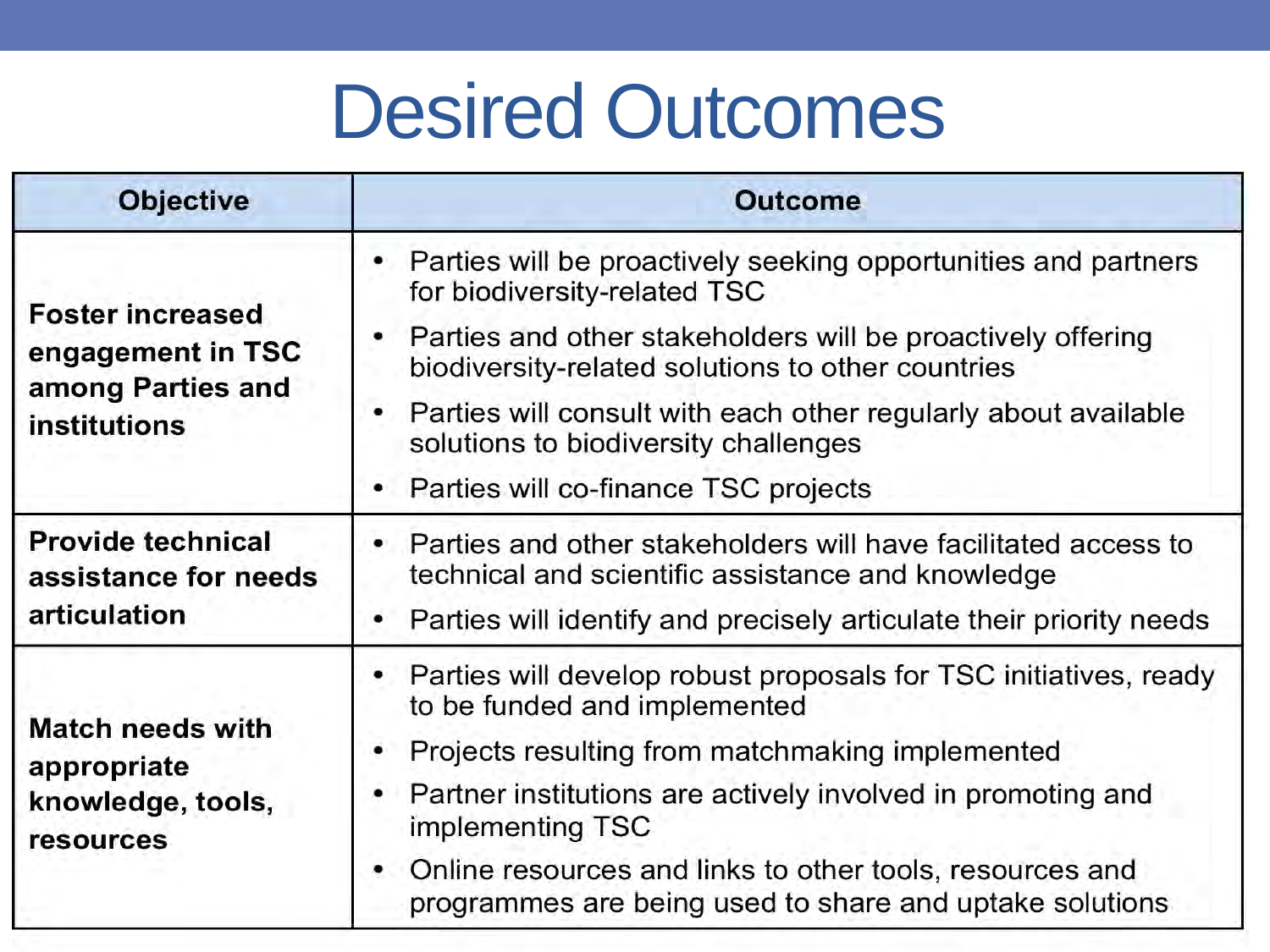# Important Caveat…

…BBI is NOT a funding mechanism

→ Focus is on catalyzing and fostering TSC among countries & institutions, supporting the articulation of needs, supporting the development of robust project proposals, matching needs with relevant partners, mobilizing external resources

 $\rightarrow$ Building partnerships to support delivery of many TSC initiatives, and to leverage core project funding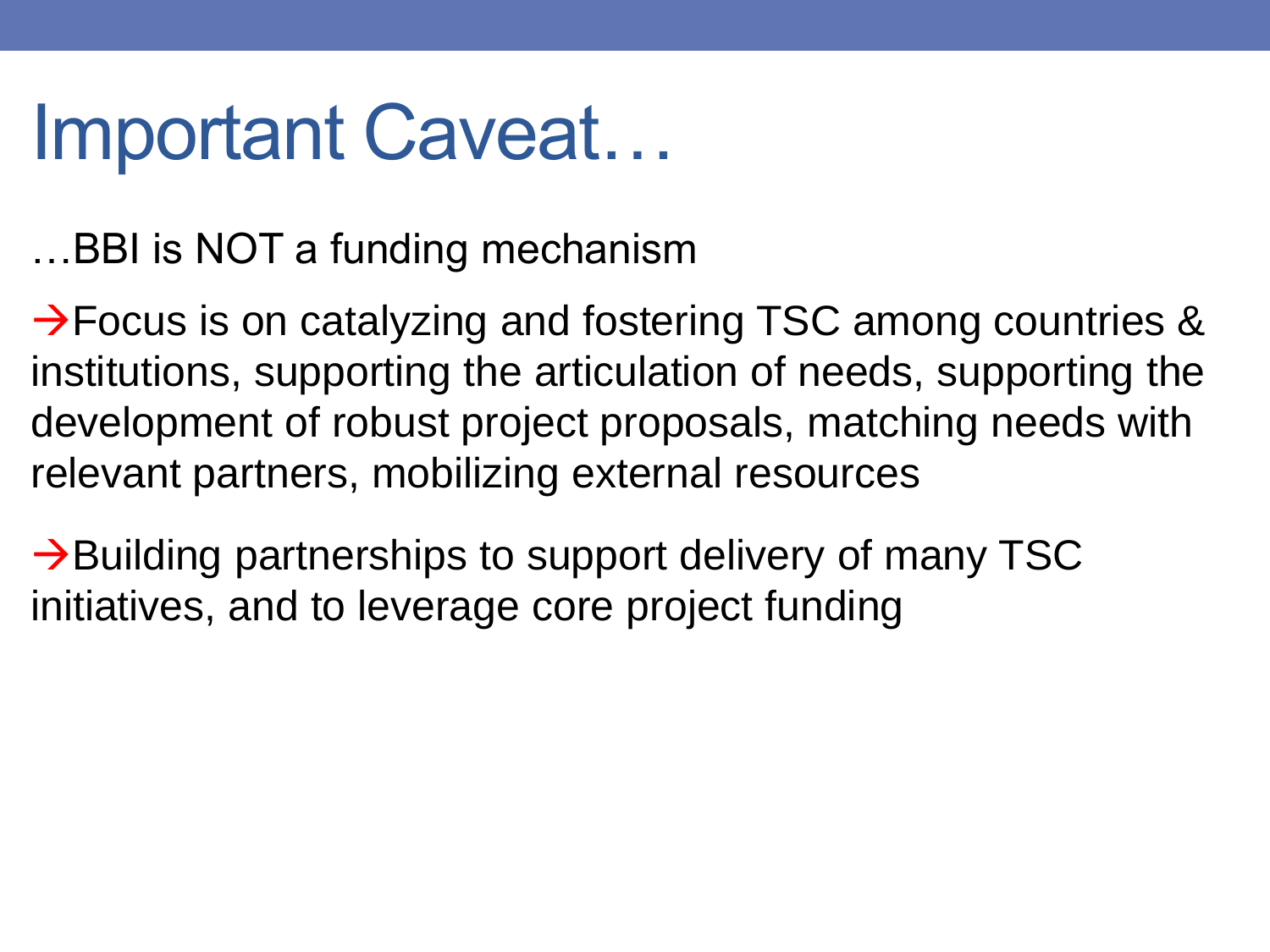# BBI Guiding Principles

- An **overarching catalytic** programme
- Simple and **easily accessible**
- **Demand-driven and flexible** approach to supporting TSC initiatives through a "**help desk**"
- Providing support in an **Integrated and systematic manner** for needs articulation, proposal development, matchmaking
- A focus on **long-term cooperation at the institutional level**
- Emphasis on **transfer of technology and know-how**
- Prioritizing of resources to meet the needs of **developing countries and countries with economies in transition**
- Working in **synergy with other programmes of work and relevant initiatives,** building on their experience, filling gaps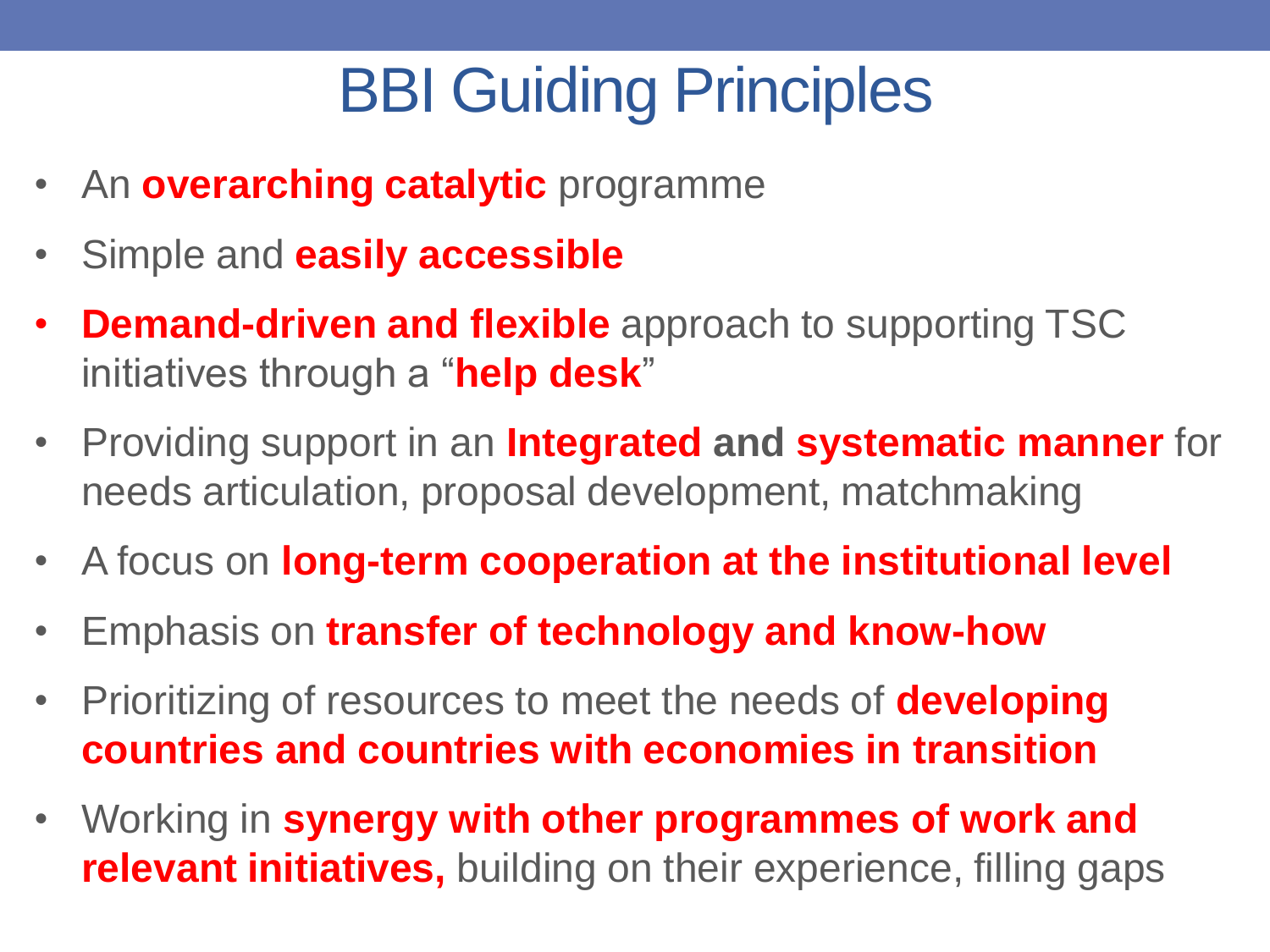# Key Features of BBI

- A **help desk** with staff available to assist and direct Parties in their search for specific technical and scientific expertise and resources
- A **catalytic** programme designed to facilitate TSC initiatives among countries and institutions
- **Decentralized** support mechanisms through regional hubs and networks, maintained by partner institutions
- A **network of partners** providing technical and scientific assistance upon request – expertise, tools, resources, etc.
- A **proactive** approach **to identifying specialized knowledge and biodiversity-related technologies**, and facilitating its widespread transfer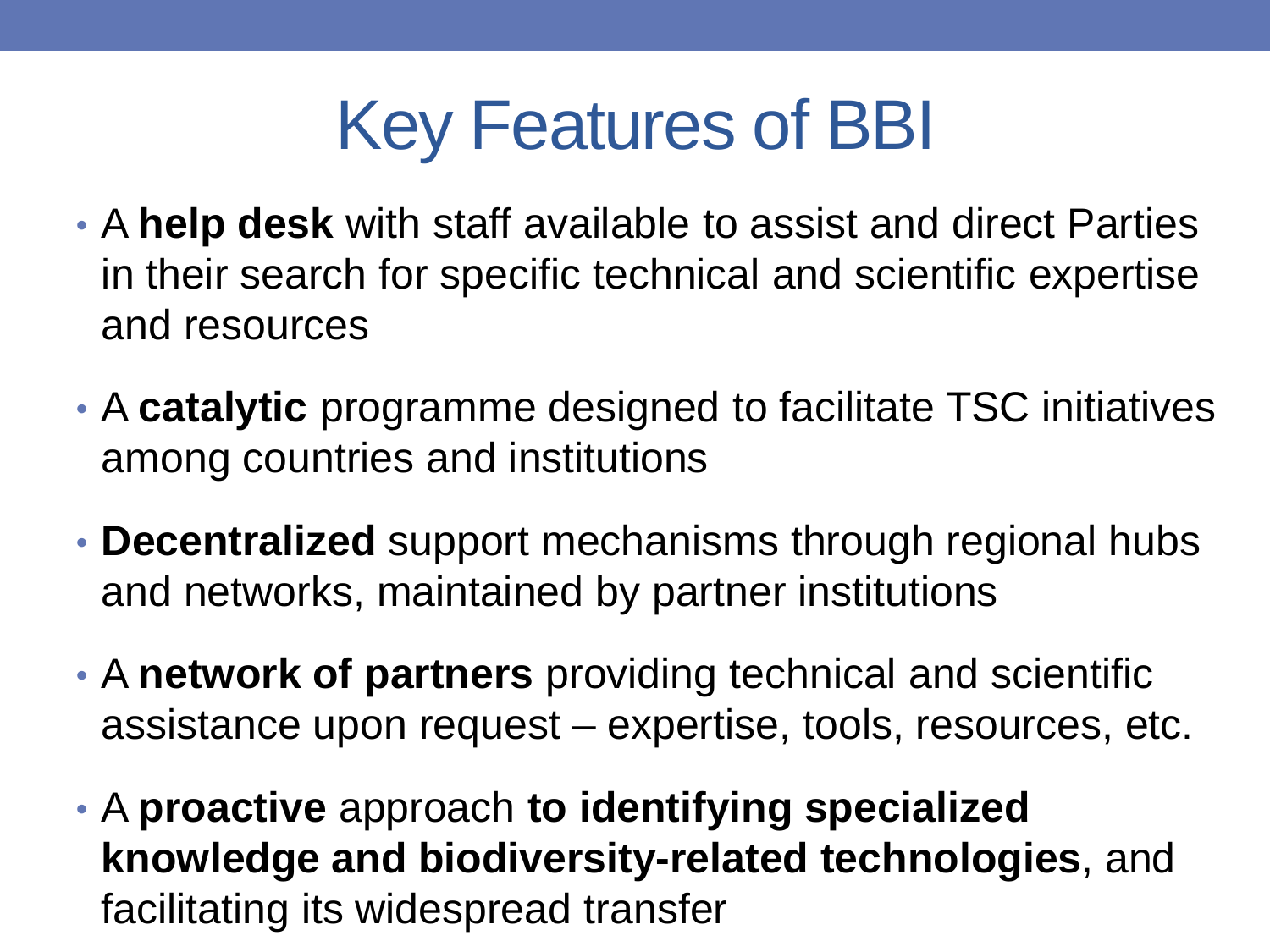# Main BBI Tools

### • Help desk

- assist countries to articulate their needs/elaborate their request for assistance;
- matchmaking service to link countries' needs with available support.

### • Web platform

- provide workspace to submit requests for assistance, express interest to offer technical assistance (TA), and register TA opportunities;
- facilitate access to available opportunities and curated resources (e.g. case studies) with links to other sites/tools;
- support online fora and networks.

#### • Regional roundtables and regional network hubs

- catalyze new cooperation
- support BBI activities within regions.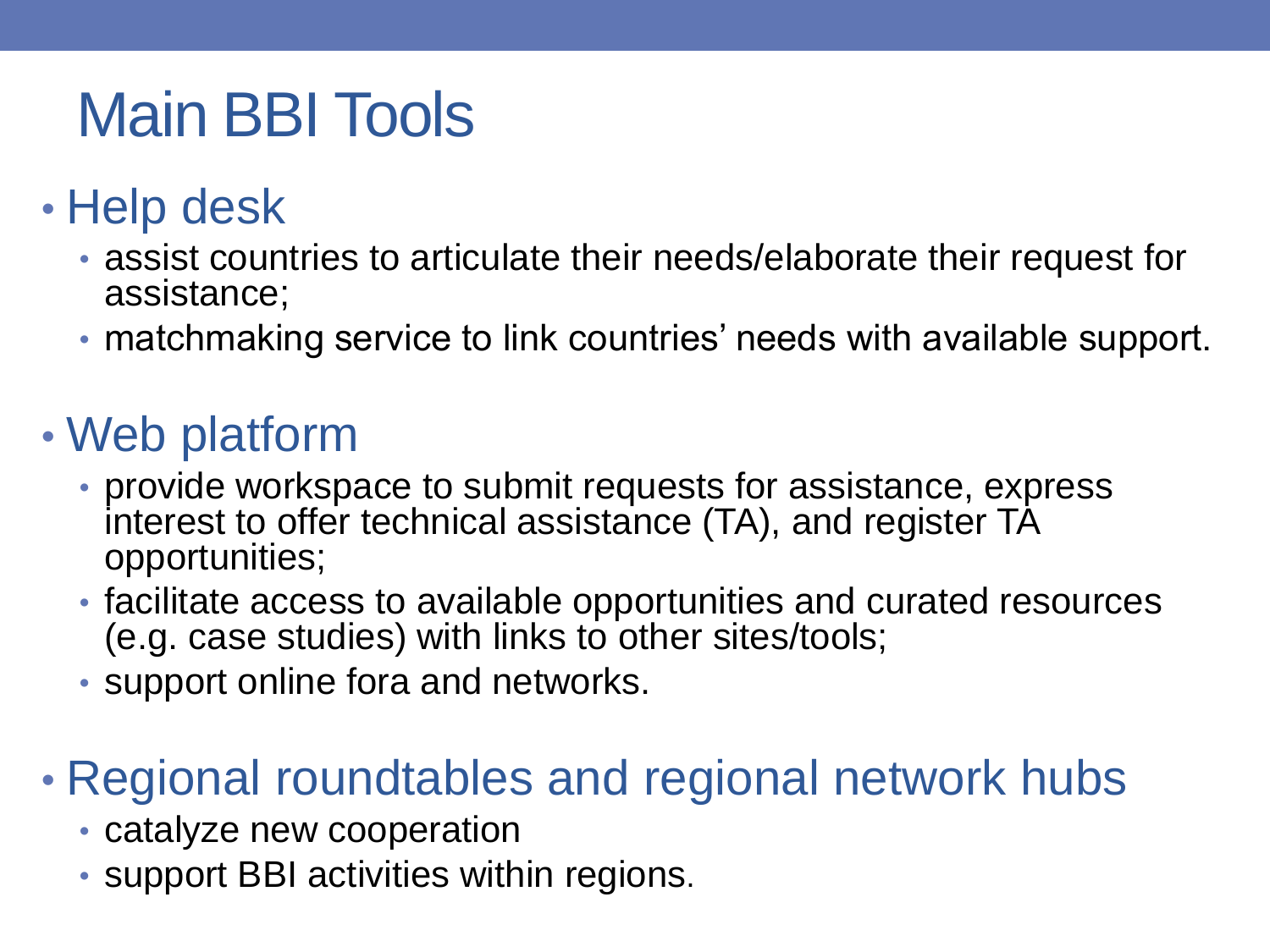# Beneficiaries of BBI services

- Parties to the Convention and its Protocols
- Priority for assistance will be given to:
	- Developing countries, in particular:
		- least developed countries
		- small island developing States
	- Countries with economies in transition; and
	- Indigenous peoples and local communities.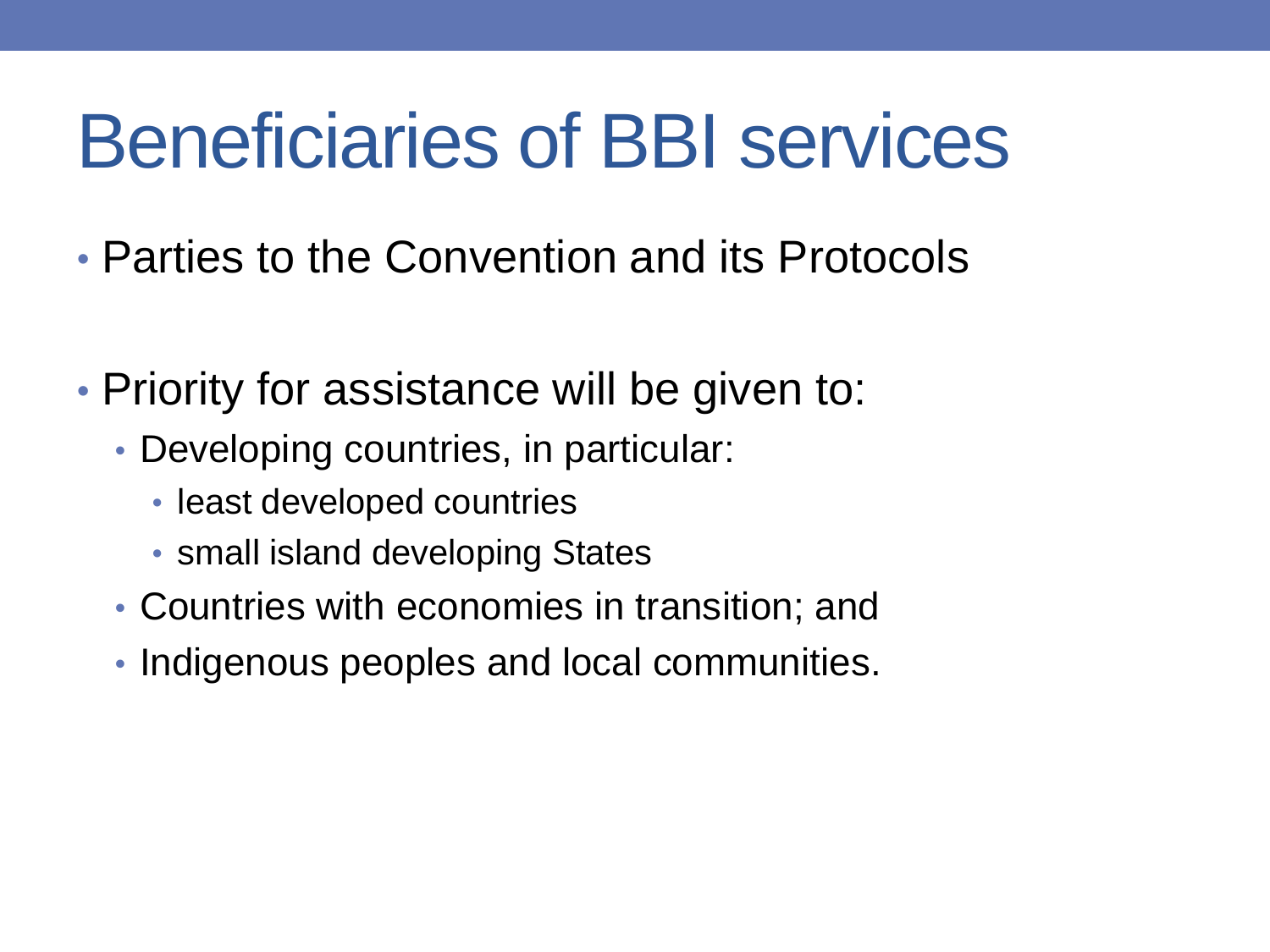# Providers of technical assistance

# May include:

- Governments
- International organizations
- NGOs
- Regional organizations and centres of excellence
- Research and academic institutions
- Development assistance agencies
- Foundations
- Private sector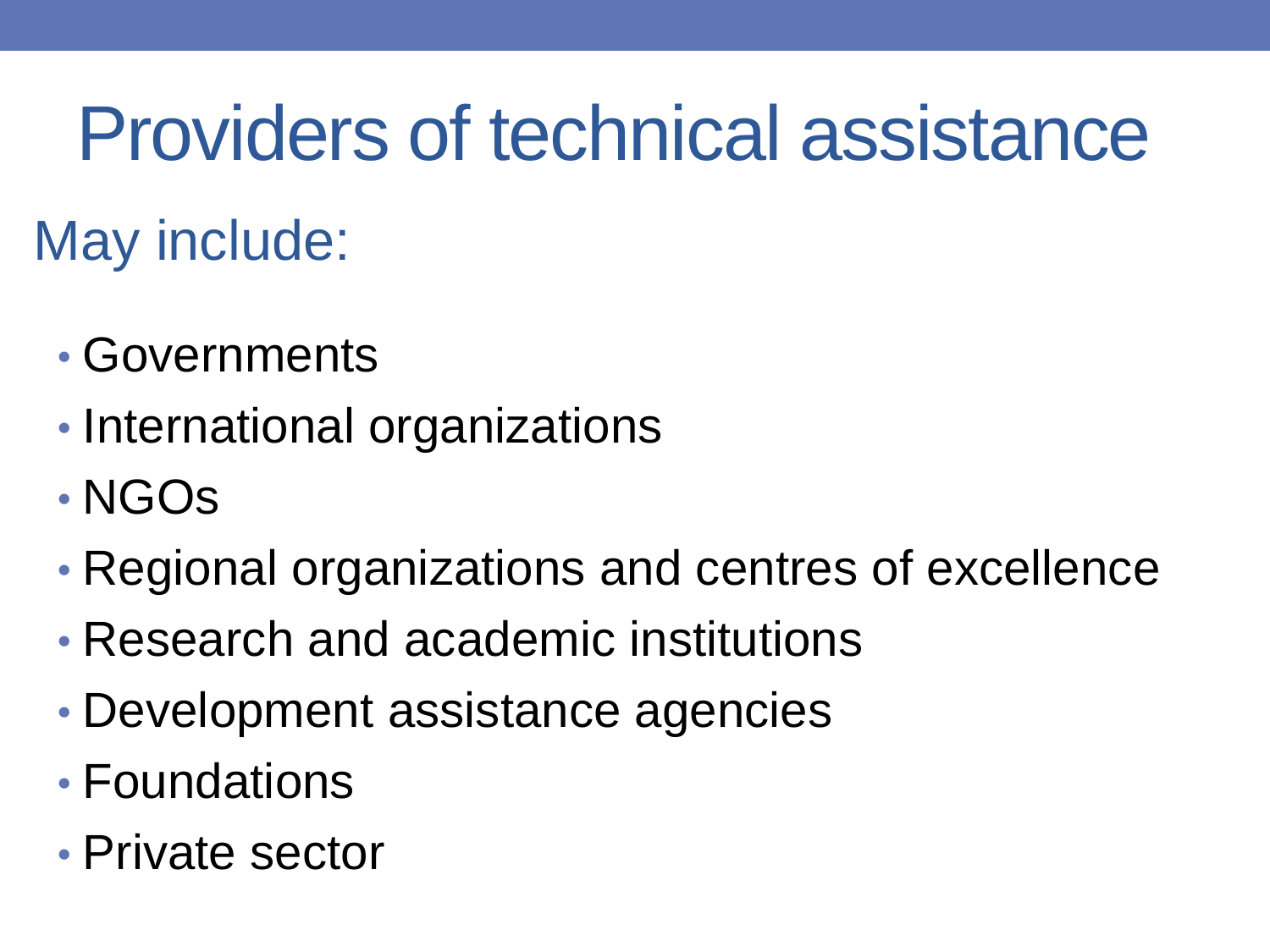# BBI Governance

#### **Steering Committee**

- Decision-making and management oversight
- Composition:
	- 5 government representatives (one per regional group)
	- A representative per donor country/organization
	- A representative from the GEF
	- Chair of the SBI

### **Advisory Committee**

• Advise on BBI operations and implementation

#### • Composition:

- Chair of the SBSTTA
- Chair of the IAC-CHM
- Chair of the Compliance Committee Cartagena Protocol
- Chair of the Compliance Committee Nagoya Protocol
- 2 representatives from the CSP
- A representative IPLCs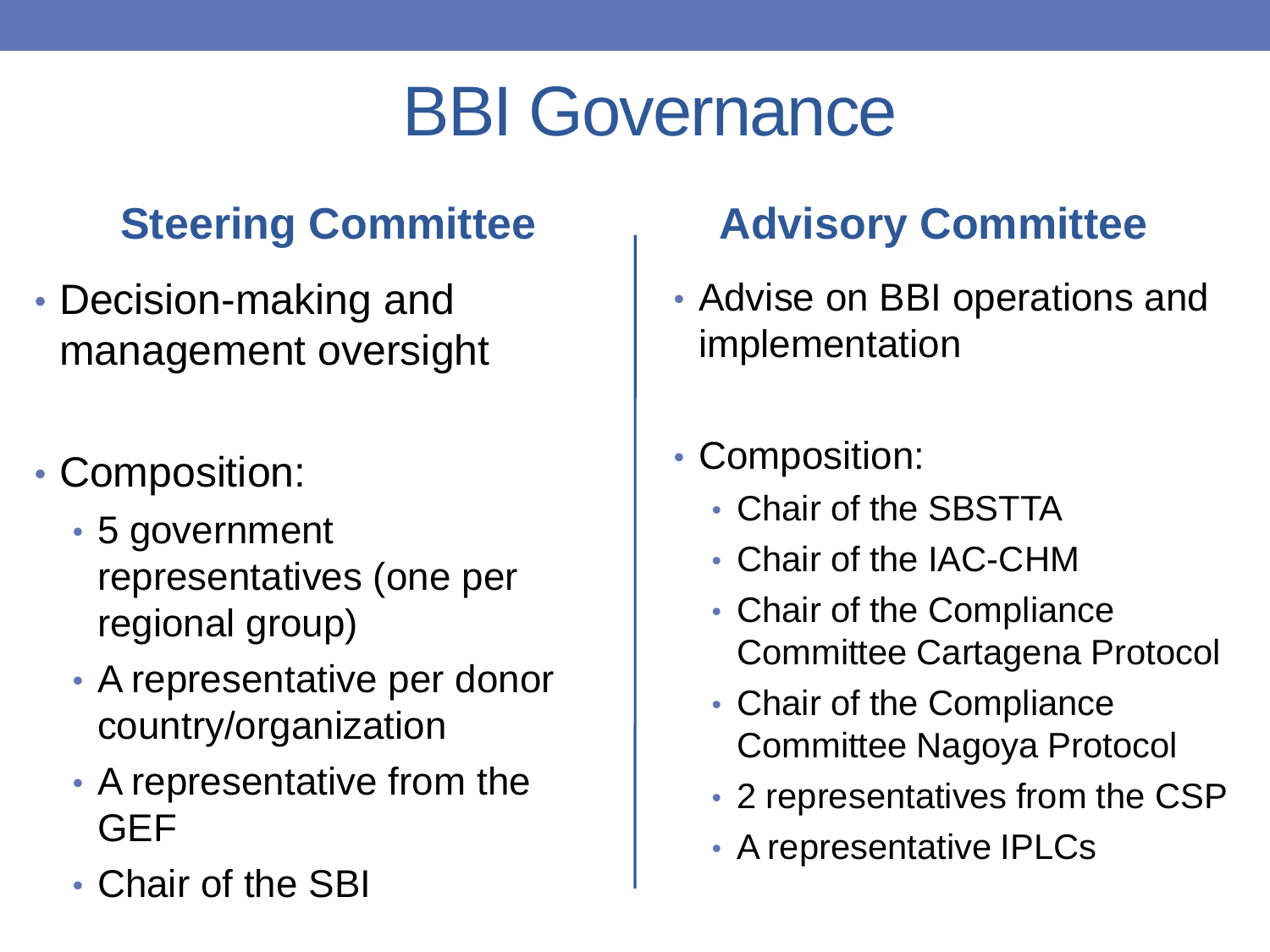# Progress to date

- BBI Action Plan 2017-2020 launched in December 2016
- Help desk in place
- BBI website and Bio-Bridge Web Platform established
- Operational procedures and guidelines, including criteria for review and selection of requests for assistance developed
- Four BBI Pilot projects completed
- Ten new BBI demonstration projects selected for funding
- The central help desk began receiving requests for assistance in 2017

Visit <https://www.cbd.int/biobridge> for updates Email: [biobridge@cbd.int](mailto:biobridge@cbd.int)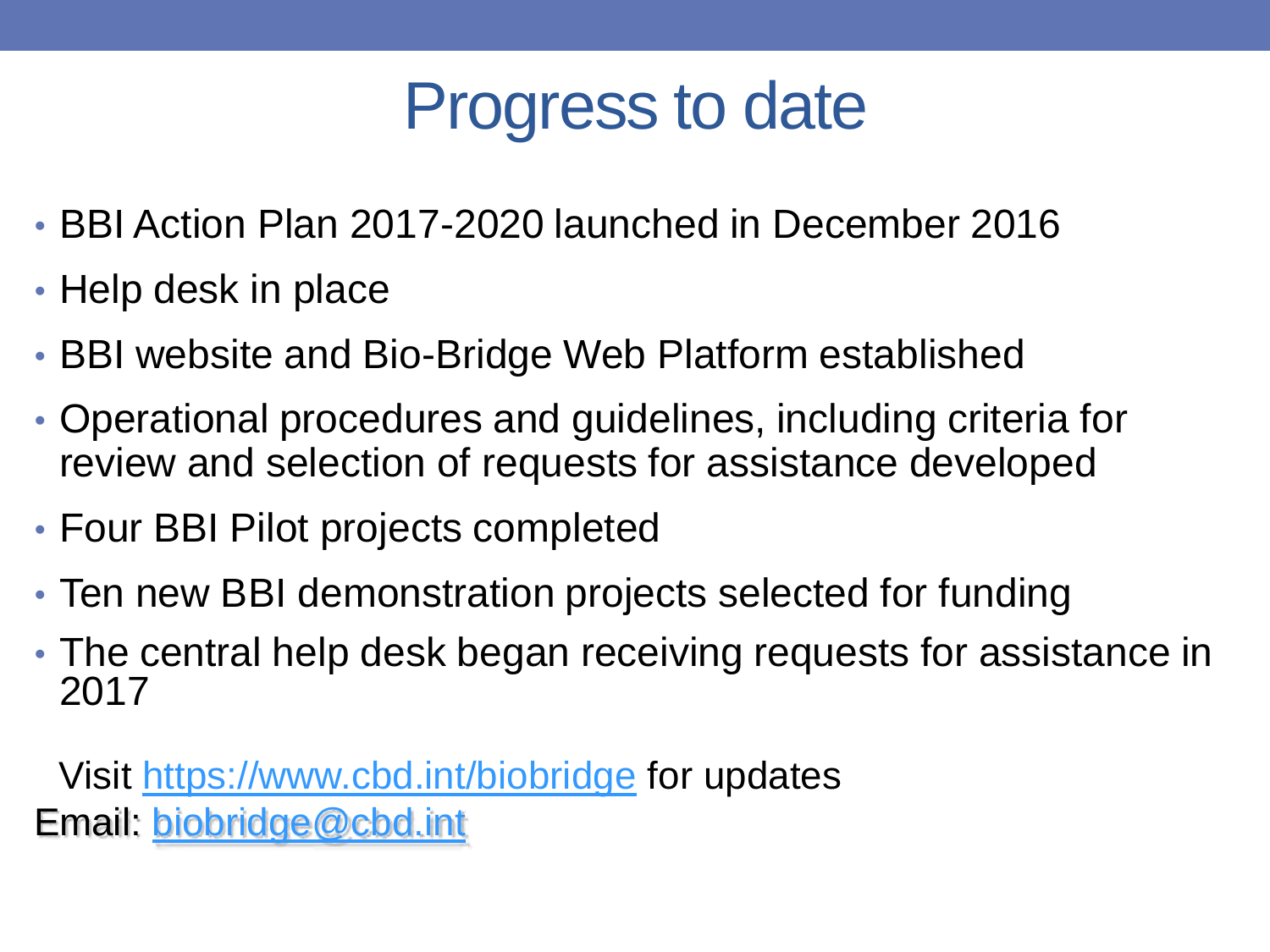# Phased implementation

- Phase I (2017-2018)
	- Developing basic web infrastructure
	- Establishing help desk, protocols for help desk services
	- Communication and outreach
	- Testing help desk services with recurrent evaluation and adaptation
	- Working with partners to support evolving BBI
	- Mobilizing additional resources
	- Programme evaluation
- Phase II (2019-2020)
	- More focused programme, based on learning from Phase I
	- Establishment of regional BBI nodes/help desks
	- Developing additional tools/resources as needed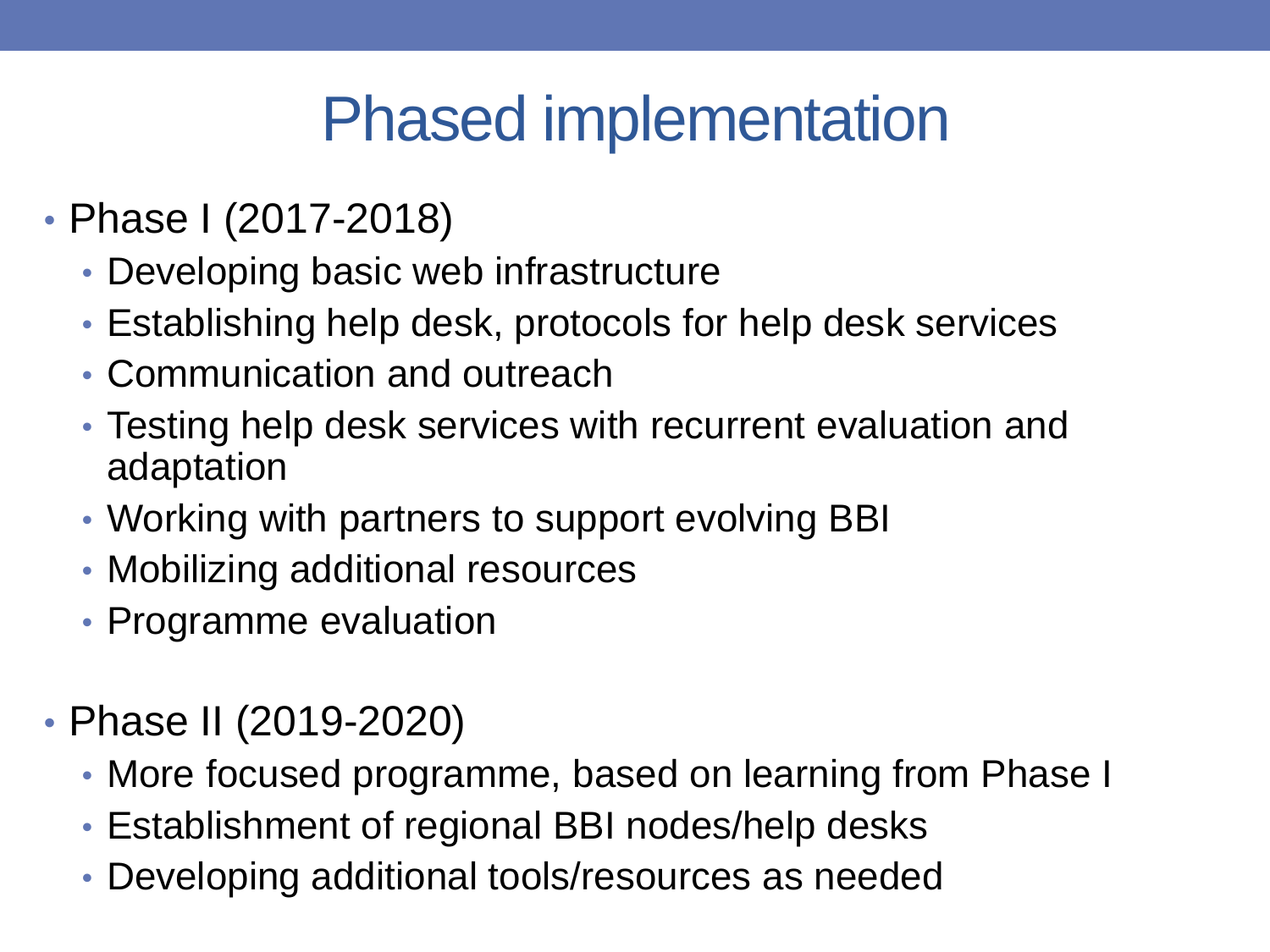### Submission of requests for assistance

A central help desk began receiving requests for assistance in January 2017.

Visit <https://www.cbd.int/biobridge> for updates

Send an e-mail: [biobridge@cbd.int](mailto:biobridge@cbd.int)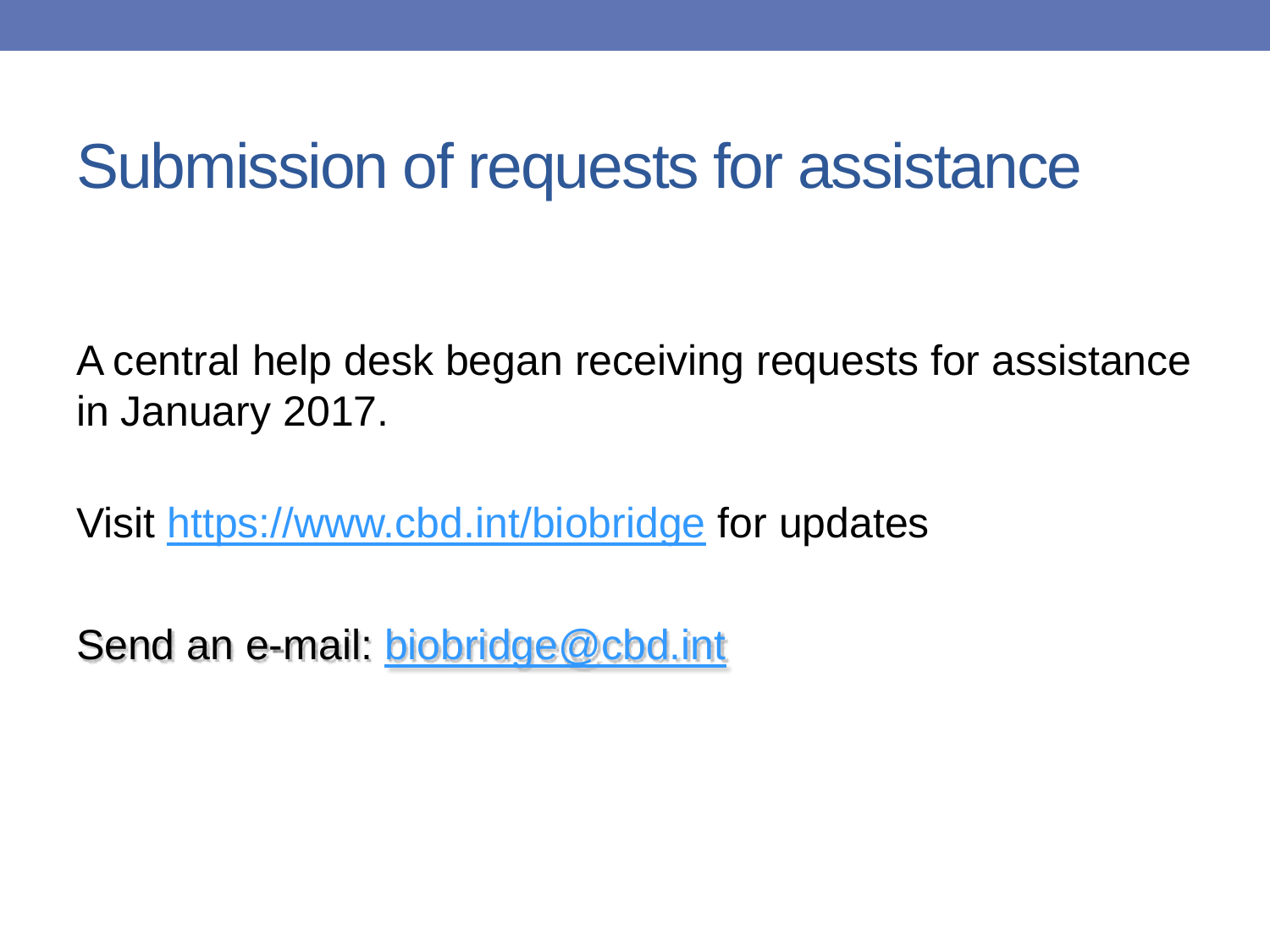### Monitoring and Evaluation

• A monitoring and evaluation framework will be developed based on indicators and targets in order to improve performance over time, and to ensure that the BBI meets, and continues to meet, the needs of Parties.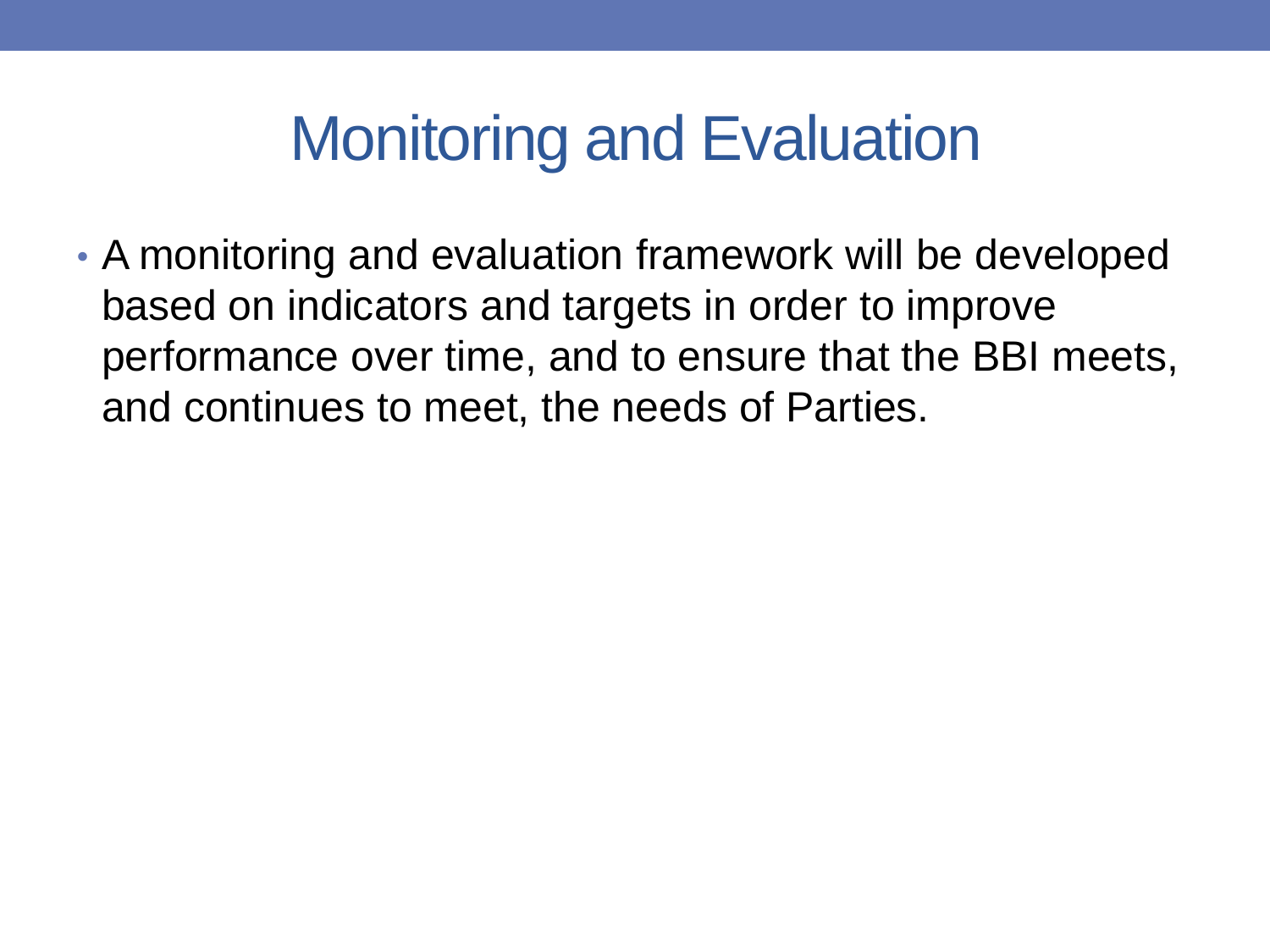## Financial Sustainability

• Fundraising is essential in order to develop BBI's presence in a number of regions, to support TSC projects, and to ensure long-term support for TSC initiatives under the convention and its protocols.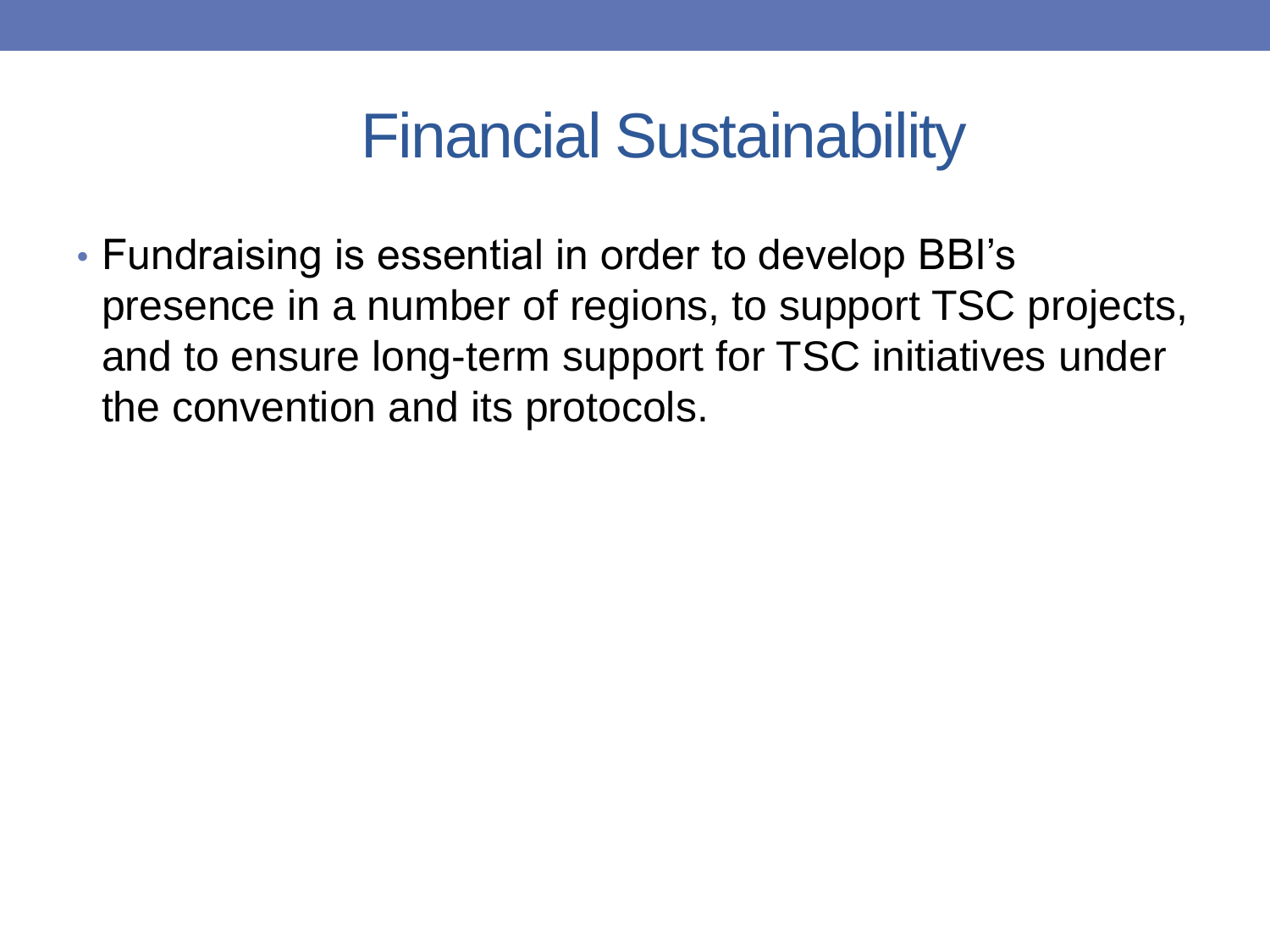# The Future of BBI

### BBI's Success will require:

•Identification of effective, replicable approaches

•Adaptation of effective approaches to specific contexts

•Willingness of countries/institutions to share their success stories and approaches with others

•Long-term cooperation relationships to support uptake, adaptation and implementation of knowledge, knowhow, technologies, etc.

•Diverse and sustainable sources of support – funding, expertise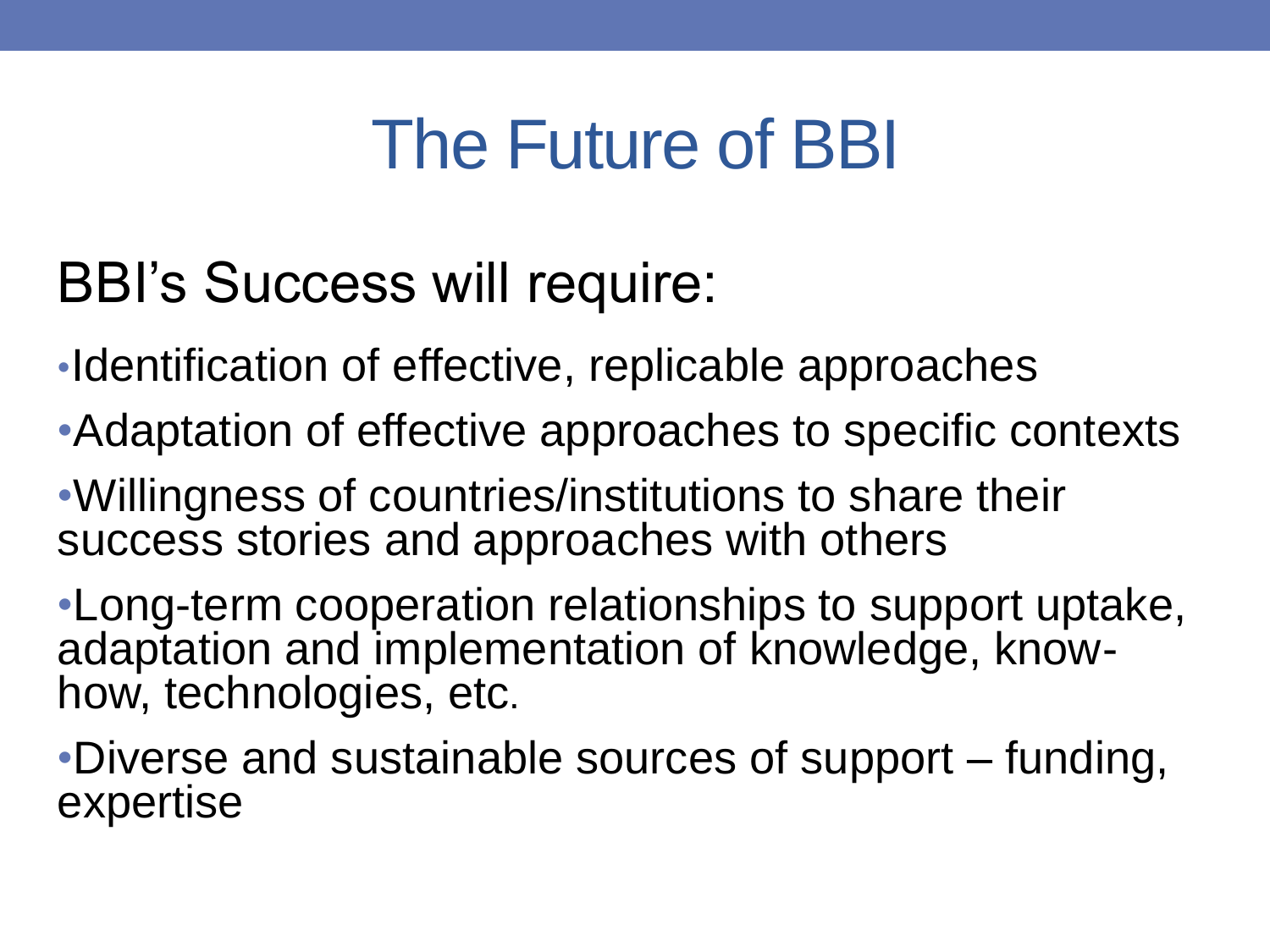# **Questions**

- What BBI support services would be most useful to your country?
- What type of cooperation opportunities are you looking for? (expert help, help with fundraising, networking for inspiration, exchange of good ideas)
- How can BBI support already ongoing TSC initiatives in your respective countries?
- How can BBI best achieve broad and lasting impact?
- What would BBI's success look like, say 10 years from now?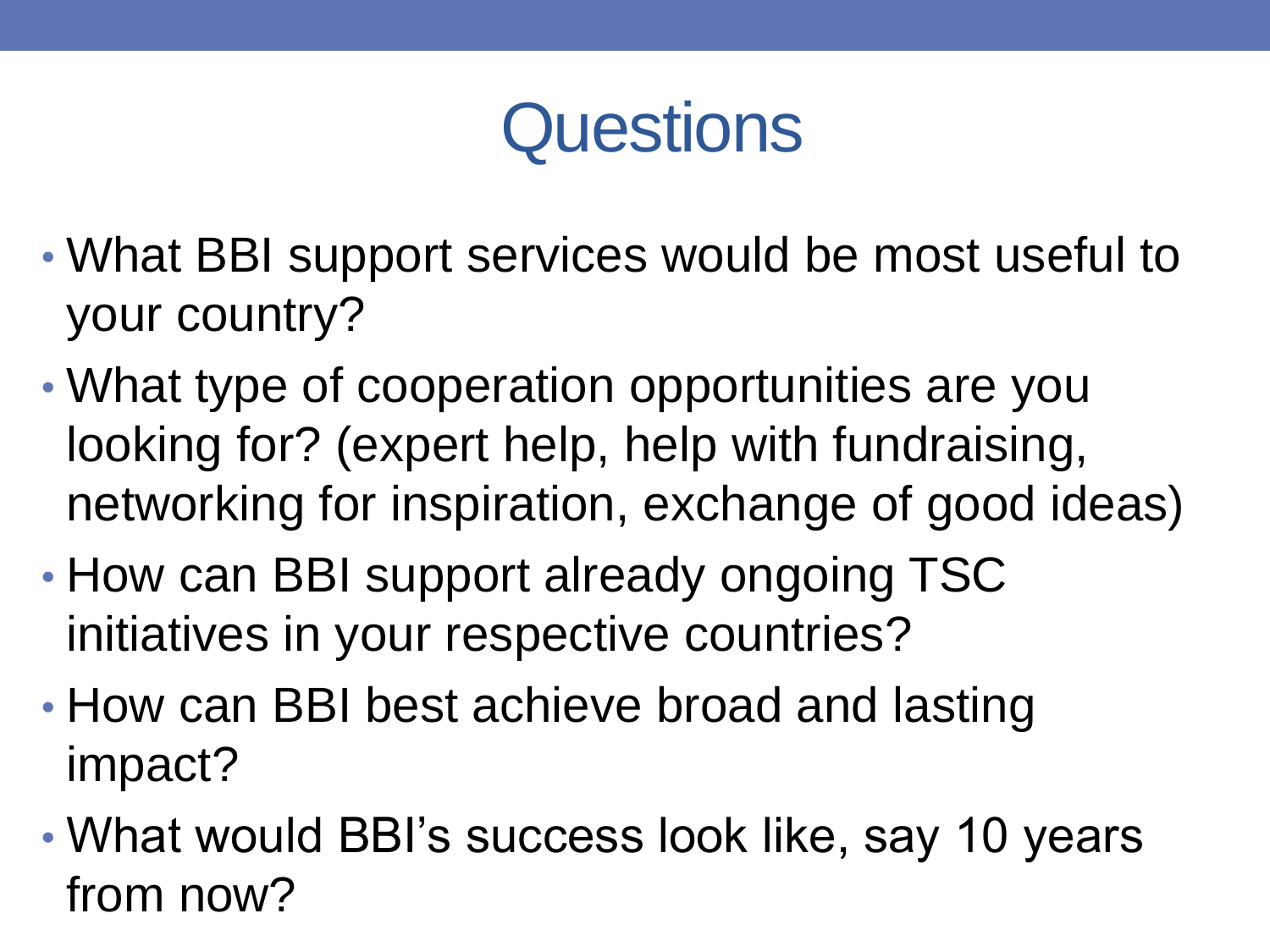# Relevant documents on BBI

#### **UNEP/CBD/COP/13/INF/21**

Bio-Bridge Initiative Action Plan 2017-2020

#### **UNEP/CBD/COP/13/INF/22**

Stocktaking Summary of the Technical and Scientific Cooperation Needs of Parties, Previous Work Carried out Under the Convention and Initiatives Relevant to the Bio-Bridge Initiative.